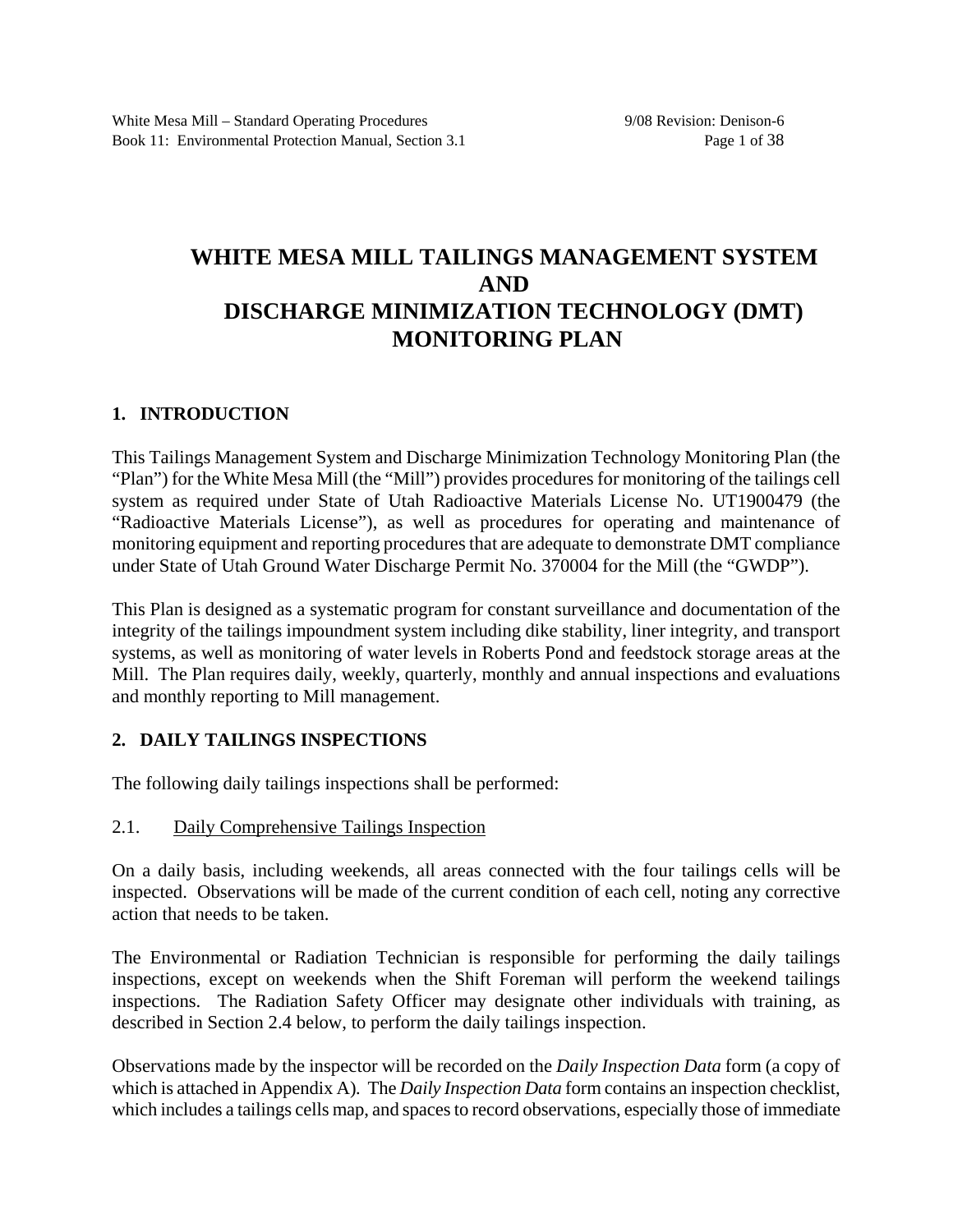concern and those requiring corrective action. The inspector will place a check by all inspection items that appear to be operating properly. Those items where conditions of potential concern are observed should be marked with an "X". A note should accompany the "X" specifying what the concern is and what corrective measures will resolve the problem. This observation of concern should be noted on the form until the problem has been remedied. The date that corrective action was taken should be noted as well.

Areas to be inspected include the following: Cell 1, 2, 3, and 4A, Dikes 1, 2, 3, 4A-S, and 4A-W, wind movement of tailings, effectiveness of dust minimization methods, spray evaporation, Cell 2 spillway, Cell 3 spillway, Cell 3 and 4A liquid pools and associated liquid return equipment, cell leak detection systems, and the wildlife ponds.

Operational features of the tailings area are checked for conditions of potential concern. The following items require visual inspection during the daily tailings inspection:

a) Tailings slurry and SX raffinate transport systems from the Mill to the active disposal cell(s), and pool return pipeline and pumps.

> Daily inspections of the tailings lines are required to be performed when the Mill is operating. The lines to be inspected include the: tailings slurry lines from CCD to the active tailings cell; SX raffinate lines that can discharge into Cell 1, Cell 3 or Cell 4A; the pond return line from the tailings area to the Mill; and, lines transporting pond solutions from one cell to another.

- b) Cell 1.
- c) Cell 2.
- d) Cell 3.
- e) Cell 4A.
- f) Dike structures including dikes 1, 2, 3, 4A-S, and 4A-W.
- g) The Cell 2 spillway, Cell 3 spillway, Cell 3 and Cell 4A liquid pools and associated liquid return equipment.
- h) Presence of wildlife and/or domesticated animals in the tailings area, including waterfowl and burrowing animal habitations.
- i) Spray evaporation pumps and lines.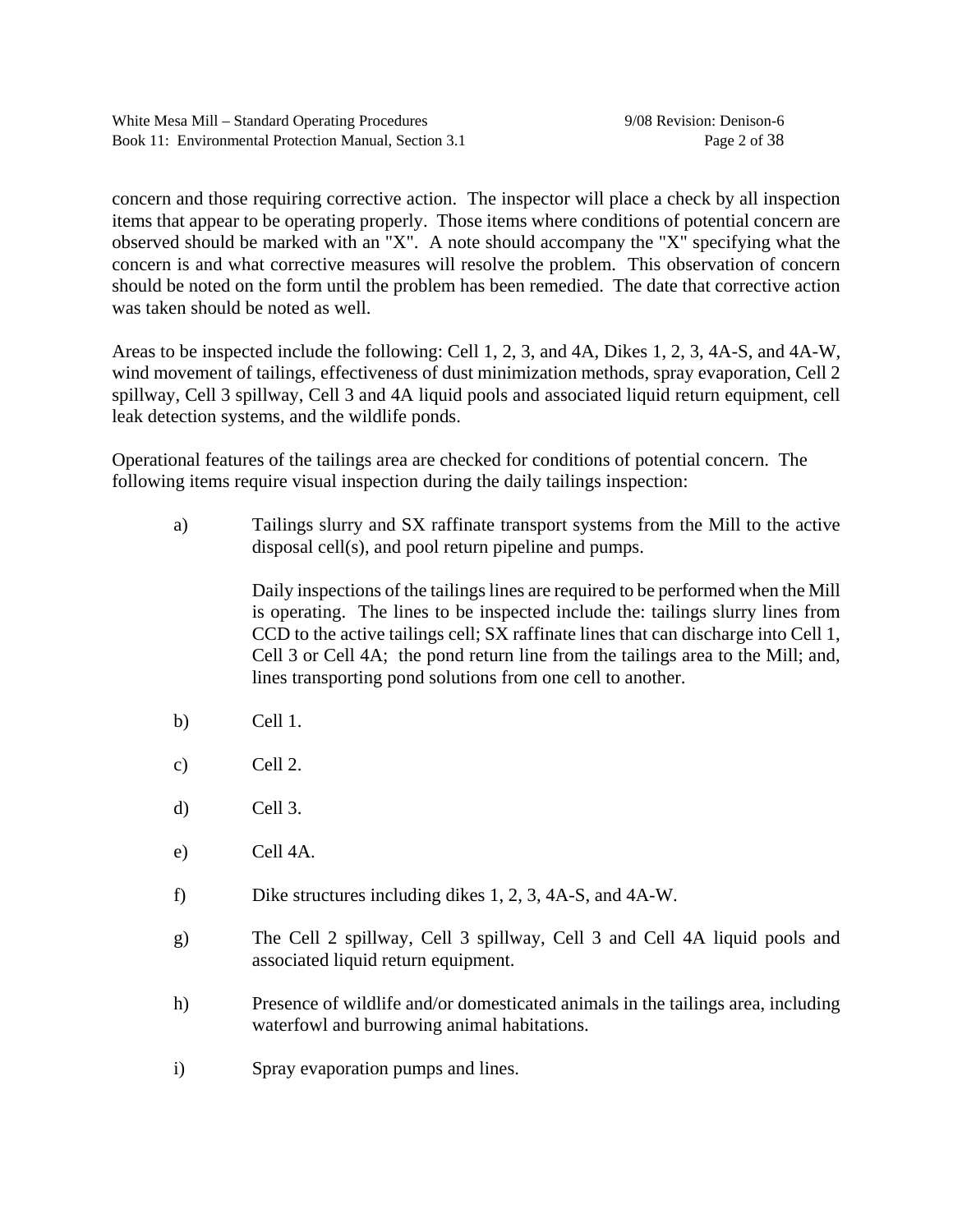j) Wind movement of tailings and dust minimization.

Wind movement of tailings will be evaluated for conditions which may require initiation of preventative dust minimization measures for cells containing tailings sand. During tailings inspection, general surface conditions will be evaluated for the following: 1) areas of tailings subject to blowing and/or wind movement, 2) liquid pool size, 3) areas not subject to blowing and/or wind movement, expressed as a percentage of the total cell area. The evaluations will be reviewed on a weekly basis, or more frequently if warranted, and will be used to direct dust minimization activities.

- k) Observation of flow and operational status of the dust control/spray evaporation system(s).
- l) Observations of any abnormal variations in tailings pond elevations in Cells 1, 3, and 4A.
- m) Locations of slurry and SX discharge within the active cells. Slurry and SX discharge points need to be indicated on the tailings cells map included in the *Daily Inspection Data* form*.*
- n) An estimate of flow for active tailings slurry and SX line(s).
- o) An estimate of flow in the solution return line(s).
- p) Daily measurements in the leak detection system (LDS) sumps of the tailings cells will be made when warranted by changes in the solution level of the respective leak detection system.

The trigger for further action when evaluating the measurements in the Cell 1 and Cell 3 leak detection systems is a gain of more than 12 inches in 24 hours. The solution level in Cell 4A leak detection is not allowed to be more than 1.0 foot above the lowest point on the bottom flexible membrane liner (elevation 5556.14 feet amsl). If any of these observation are made, the Mill Manager should be notified immediately and the leak detection system pump started.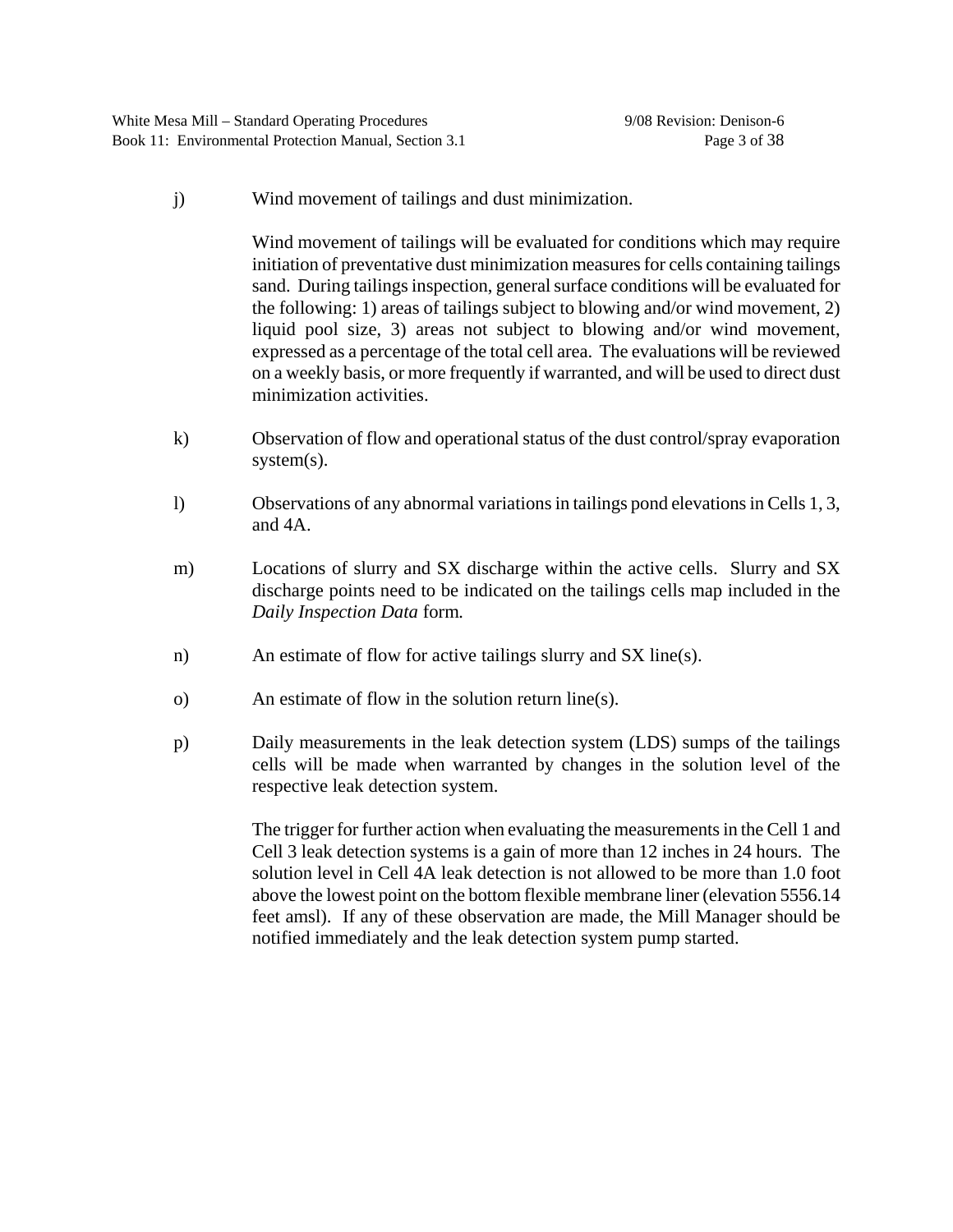Whenever the leak detection system pump is operating and the flow meter totalizer is recording, a notation of the date and the time will be recorded on the *Daily Inspection Data* form. This data will be used in accordance with License Condition 11.3.B through 11.3.E of the Mill's Radioactive Materials License, to determine whether or not the flow rate into the leak detection system is in excess of the License Conditions.

q) An estimate of the percentage of the tailings beach surface area and solution pool area is made, including estimates of solutions, cover areas, and tailings sands for Cells 3 and 4A.

Items (a), (m), (n), and (o) are to be done only when the Mill is operating. When the Mill is down, these items cannot be performed.

# 2.2. Daily Operations Inspection

 During Mill operation, the Shift Foreman, or other person with the training specified in Section 2.4 below, designated by the Radiation Safety Officer, will perform an inspection of the tailings line and tailings area at least once per shift, paying close attention for potential leaks and to the discharges from the pipelines. Observations by the Inspector will be recorded on the appropriate line on the *Operating Foreman's Daily Inspection* form.

### 2.3. Daily Operations Patrol

In addition to the inspections described in Sections 2.1 and 2.2 above, a Mill employee will patrol the tailings area at least twice per shift during Mill operations to ensure that there are no obvious safety or operational issues, such as leaking pipes or unusual wildlife activity or incidences.

No record of these patrols need be made, but the inspectors will notify the Radiation Safety Officer and/or Mill management in the event that during their inspection they discover that an abnormal condition or tailings emergency has occurred.

# 2.4. Training

All individuals performing inspections described in Sections 2.1 and 2.2 above must have Tailings Management System training as set out in the Tailings Inspection Training procedure, which is attached as Appendix B. This training will include a training pack explaining the procedure for performing the inspection and addressing inspection items to be observed. In addition, each individual, after reviewing the training pack, will sign a certification form, indicating that training has been received relative to his/her duties as an inspector.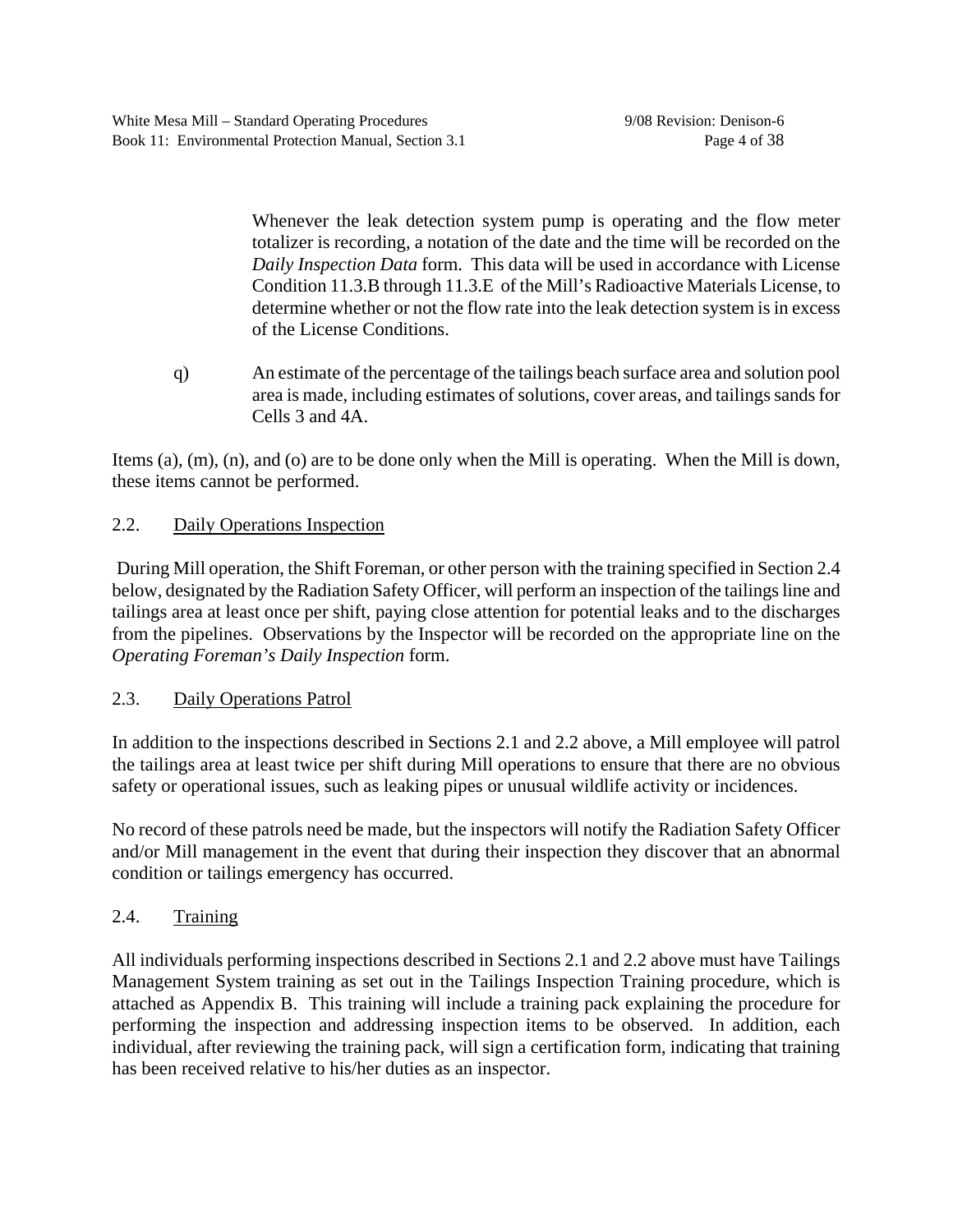White Mesa Mill – Standard Operating Procedures 9/08 Revision: Denison-6 Book 11: Environmental Protection Manual, Section 3.1 Page 5 of 38

2.5. Tailings Emergencies

Inspectors will notify the Radiation Safety Officer and/or Mill management immediately if, during their inspection, they discover that an abnormal condition exists or an event has occurred that could cause a tailings emergency. Until relieved by the Environmental or Radiation Technician or Radiation Safety Officer, inspectors will have the authority to direct resources during tailings emergencies.

Any major catastrophic events or conditions pertaining to the tailings area should be reported immediately to the Mill Manager or the Radiation Safety Officer, one of whom will notify Corporate Management. If dam failure occurs, notify your supervisor and the Mill Manager immediately. The Mill Manager will then notify Corporate Management, MSHA (303-231-5465), and the State of Utah, Division of Dam Safety (801-538-7200).

# **3. WEEKLY TAILINGS AND DMT INSPECTION**

## 3.1. Weekly Tailings Inspections

Weekly tailings inspections are to be conducted by the Radiation Safety Department and include the following:

### *a) Leak Detection Systems*

Each tailings cell's leak detection system shall be checked weekly to determine whether it is wet or dry. If marked wet, the liquid levels need to be measured and reported. In Cell 1 and Cell 3 the leak detection system is measured by use of a pipe that is removed from the system which will indicate the presence of solutions in the LDS system. The Cell 4A leak detection system is monitored on a continuous basis by use of a pressure transducer that feeds water level information to an electronic data collector. The pressure transducer is calibrated for fluid with a specific gravity of 1.0. The water levels are measured every hour and the information is stored for later retrieval. The water levels are measured to the nearest 0.10 inch. The data collector is currently programmed to store 7 days of water level information. The number of days of stored data can be increased beyond 7 days if needed. The water level data is downloaded to a laptop computer on a weekly basis and incorporated into the Mill's environmental monitoring data base, and into the files for weekly inspection reports of the tailings cell leak detection systems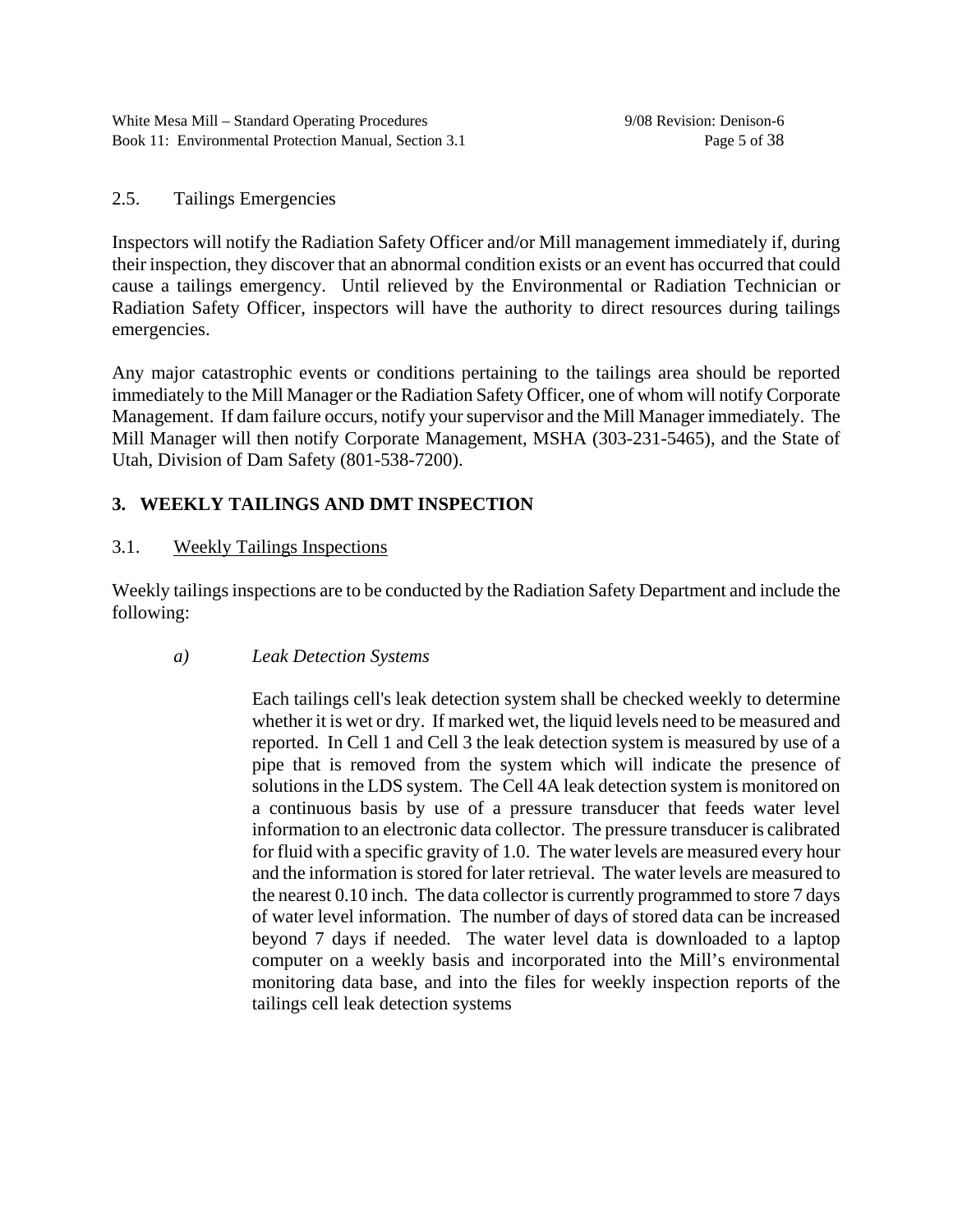If sufficient fluid is present in the leak detection system of any cell, the fluid shall be pumped from the LDS, to the extent reasonably possible, and record the volume of fluid recovered. Any fluid pumped from an LDA shall be returned to a disposal cell.

If fluid is pumped from an LDS, the flow rate shall be calculated by dividing the recorded volume of fluid recovered by the elapsed time since fluid was last pumped or increases in the LDS fluid levels were recorded, whichever is the more recent. This calculation shall be documented as part of the weekly inspection.

Upon the initial pumping of fluid from an LDS, a fluid sample shall be collected and analyzed in accordance with paragraph 11.3 C. of the Radioactive Materials License.

For Cell 4A, under no circumstance shall fluid head in the leak detection system sump exceed a 1-foot level above the lowest point in the lower flexible membrane liner. To determine the Maximum Allowable Daily LDS Flow Rates in the Cell 4A leak detection system, the total volume of all fluids pumped from the LDS on a weekly basis shall be recovered from the data collector, and that information will be used to calculate an average volume pumped per day. Under no circumstances shall the daily LDS flow volume exceed 24,160 gallons/day. The maximum daily LDS flow volume will be compared against the measured cell solution levels detailed on Table 1 in Appendix E, to determine the maximum daily allowable LDS flow volume for varying head conditions in Cell 4A.

### *b) Slimes Drain Water Level Monitoring*

- (i) Cell 3 is an active tailings cell while Cell 2 is partially reclaimed with approximately 90% of the surface covered by platform fill. Each cell has a slimes drain system which aids in dewatering the slimes and sands placed in the cell;
- (ii) Cell 2 has a pump placed inside of the slimes drain access pipe at the bottom of the slimes drain. As taken from actual measurements, the bottom of the slimes drain is 38 feet below a water level measuring point at the centerline of the slimes drain access pipe, at the ground surface level. This means that the bottom of the slimes drain pool and the location of the pump are one foot above the lowest point of the FML in Cell 2, which, based on construction reports, is at a depth of 39 feet below the water level measuring point on the slimes drain access pipe for Cell 2;
- (iii) The slimes drain pump in Cell 2 is on a timed system, under which it pumps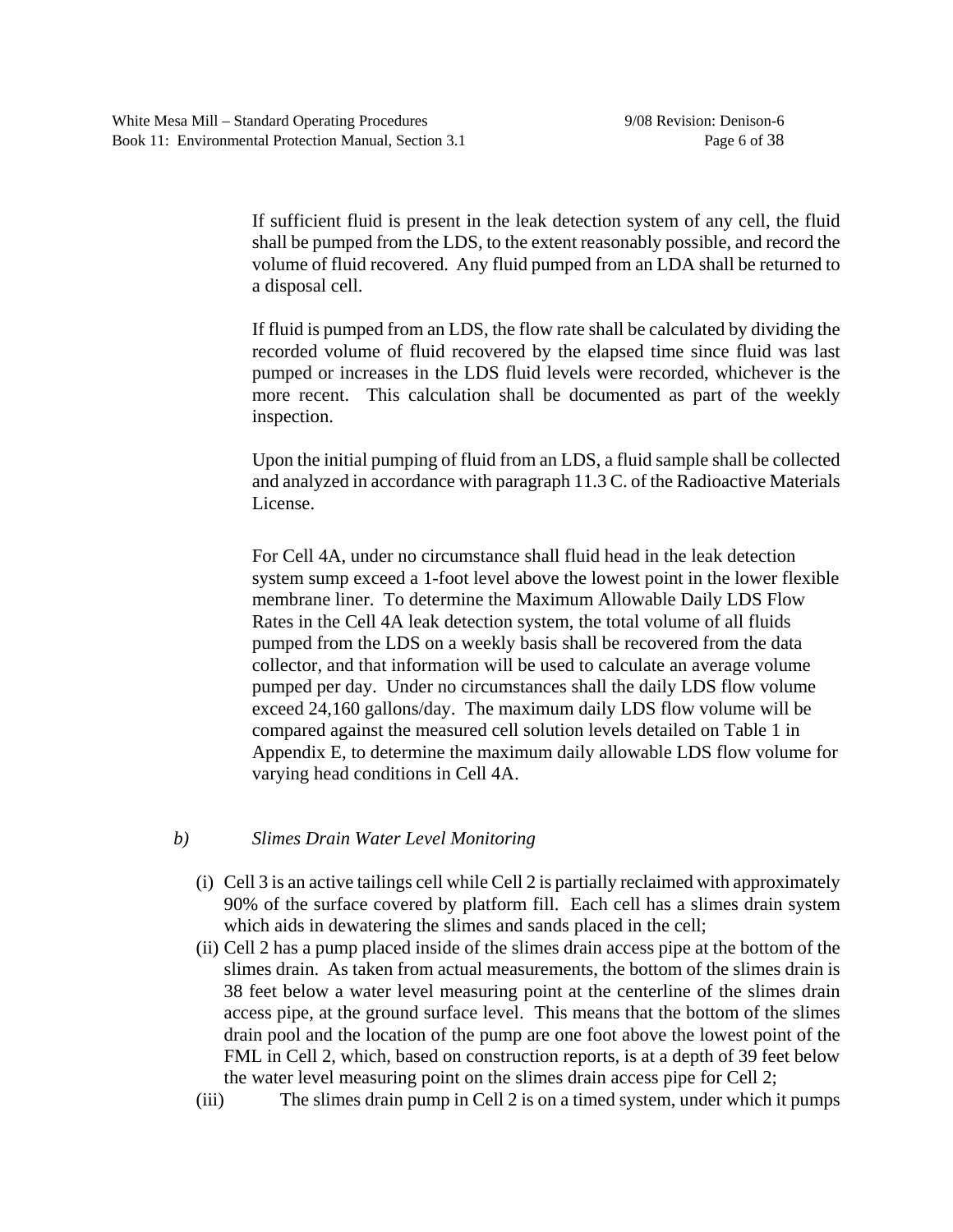for 15 minutes each hour, thereby allowing the slimes wastewater to recharge for 45 minutes before being pumped again. Based on measurements taken in August 2006, the water level in the Cell 2 slimes drain recharges to a depth of about 28.50 feet before each pumping and is pumped to a depth of 38 feet after each pumping, in each case measured below the water level measuring point on the slimes drain access pipe. The average wastewater head in the Cell 2 slimes drain is therefore about 5 feet. The depth to water of about 28.50 feet after recharge is below the phreatic surface of tailings Cell 2, which is at a depth of about 20 feet below the water level measuring point on the slimes drain access pipe. As a result, there is a continuous flow of wastewater from Cell 2 into the slimes drain collection system. Mill management considers that the average allowable wastewater head in the Cell 2 slimes drain resulting from pumping at these intervals is satisfactory and is as low as reasonably achievable. Based on past experience, cycling the pump more than 15 minutes every hour can result in more replacement costs for pumps and more resulting system downtime;

- (iv)The Cell 2 slimes drain pump is checked weekly to observe that it is operating and that the timer is set properly, which is noted on the Weekly Tailings Inspection Form. If at any time the pump is observed to be not working properly, it will be fixed or replaced within 15 days;
- (v) Depth to wastewater in the Cell 2 slimes drain access pipe shall be monitored and recorded weekly to determine maximum and minimum fluid head before and after a pumping cycle, respectively. All head measurements must be made from the same measuring point (the notch at the north side of the access pipe), and made to the nearest 0.01 foot. The results will be recorded as depth-in-pipe measurements on the Weekly Tailings Inspection Form;
- (vi)On a monthly basis, the slimes drain pump will be turned off and the wastewater in the slimes drain access pipe will be allowed to stabilize for at least 90 hours. Once the water level has stabilized (based on no change in water level for three (3) successive readings taken no less than one (1) hour apart) the water level of the wastewater will be measured and recorded as a depth-in-pipe measurement on the Monthly Inspection Data form, by measuring the depth to water below the water level measuring point on the slimes drain access pipe;
- (vii) No process liquids shall be allowed to be discharged into Cell 2;
- (viii) If at any time the most recent average annual head in the Cell 2 slimes drain is found to have increased above the average head for the previous calendar year, the Licensee will comply with the requirements of Part I.G.3 of the GWDP, including the requirement to provide notification to the Executive Secretary orally within 24 hours followed by written notification;
- (ix)Because Cell 3 and Cell 4A are currently active, no pumping from the Cell 3 or Cell 4A slimes drain is authorized. Prior to initiation of tailings dewatering operations for Cell 3 or Cell 4A, a similar procedure will be developed for ensuring that average head elevations in the Cell 3 and Cell 4A slimes drains are kept as low as reasonably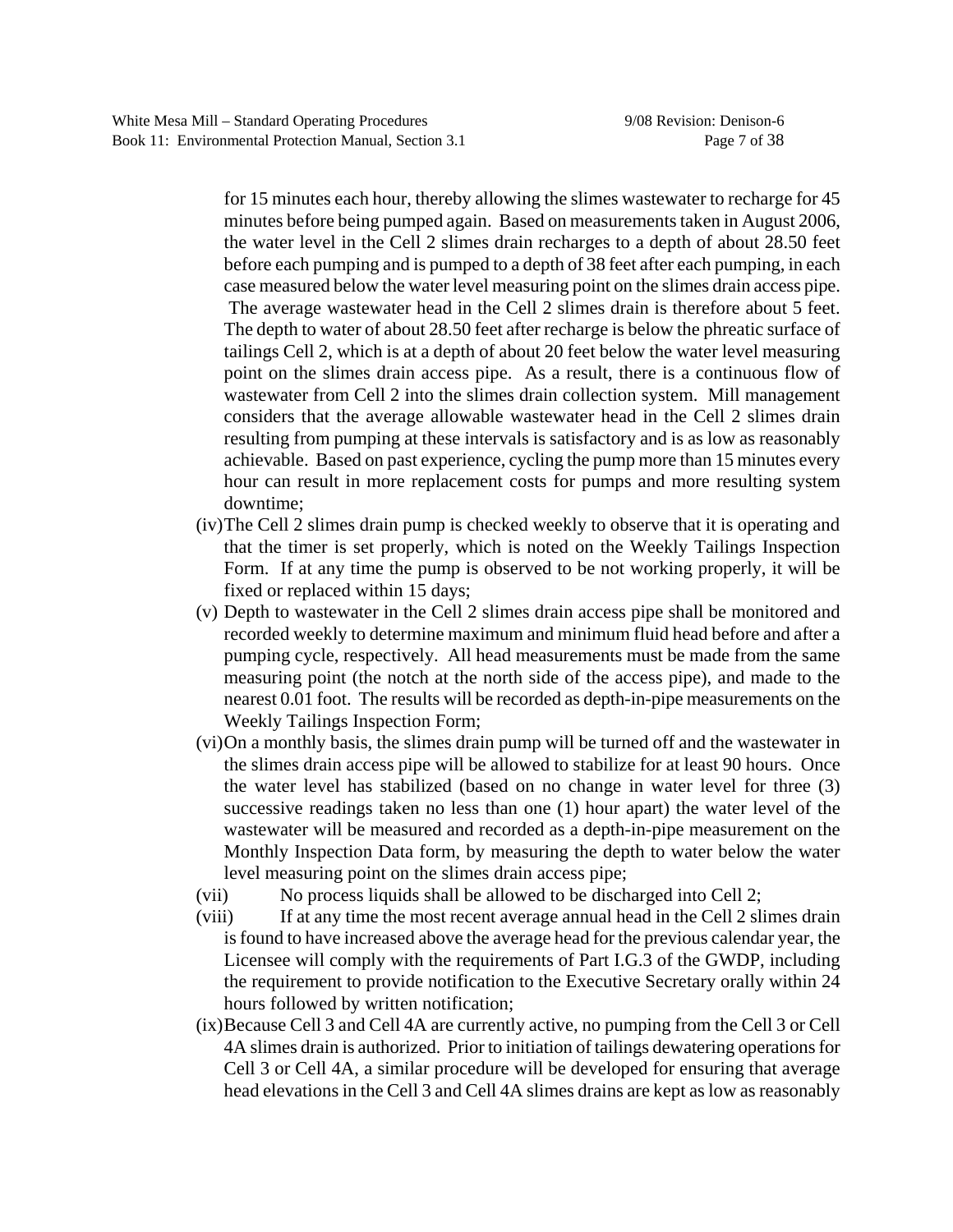achievable, and that the Cell 3 and Cell 4A slimes drains are inspected and the results reported in accordance with the requirements of the permit."

### *c) Wind Movement of Tailings*

An evaluation of wind movement of tailings or dusting and control measures shall be taken if needed.

### *d) Tailings Wastewater Pool Elevation Monitoring*

Solution elevation measurements in Cells 1, 3 and 4A and Roberts Pond are to be taken by survey on a weekly basis as follows:

- (i) The survey will be performed by the Mill's Radiation Safety Officer or designee (the "Surveyor") with the assistance of another Mill worker (the "Assistant");
- (ii) The survey will be performed using a survey instrument (the "Survey Instrument") accurate to 0.01 feet, such as a Sokkai No. B21, or equivalent, together with a survey rod (the "Survey Rod") having a visible scale in 0.01 foot increments;
- (iii) The reference Points (the "Reference Points") for Cells 1, 3 and 4A, and Roberts Pond are known points established by professional survey. For Cell 1 and Roberts Pond, the Reference Point is a wooden stake with a metal disk on it located on the southeast corner of Cell 1. The elevation of the metal disk (the "Reference Point Elevation") for Cell 1 and Roberts Pond is at 5,623.14 feet above mean sea level ("FMSL"). For Cell 3 and cell 4A, the Reference Point is a piece of metal rebar located on the south dike of Cell 3. The elevation at the top of this piece of rebar (the Reference Point Elevation for Cell 3 and cell 4A) is at 5,607.83 FMSL;
- (iv) The Surveyor will set up the Survey Instrument in a location where both the applicable Reference Point and pond surface are visible. For Cell 1 and Roberts Pond, this is typically on the road on the Cell 1 south dike between Cell 1 and Roberts Pond, approximately 100 feet east of the Cell 1/Roberts Pond Reference Point. For Cell 3 and Cell 4A, this is typically on the road on the Cell 3 dike approximately 100 feet east of the Cell 3 Reference Point;
- (v) Once in location, the Surveyor will ensure that the Survey Instrument is level by centering the bubble in the level gauge on the Survey Instrument;
- (vi)The Assistant will place the Survey Rod vertically on the Reference Point (on the metal disk on the Cell 1/Roberts Pond Reference Point and on the top of the rebar on the Cell 3 and cell 4A Reference Point. The Assistant will ensure that the Survey Rod is vertical by gently rocking the rod back and forth until the Surveyor has established a level reading;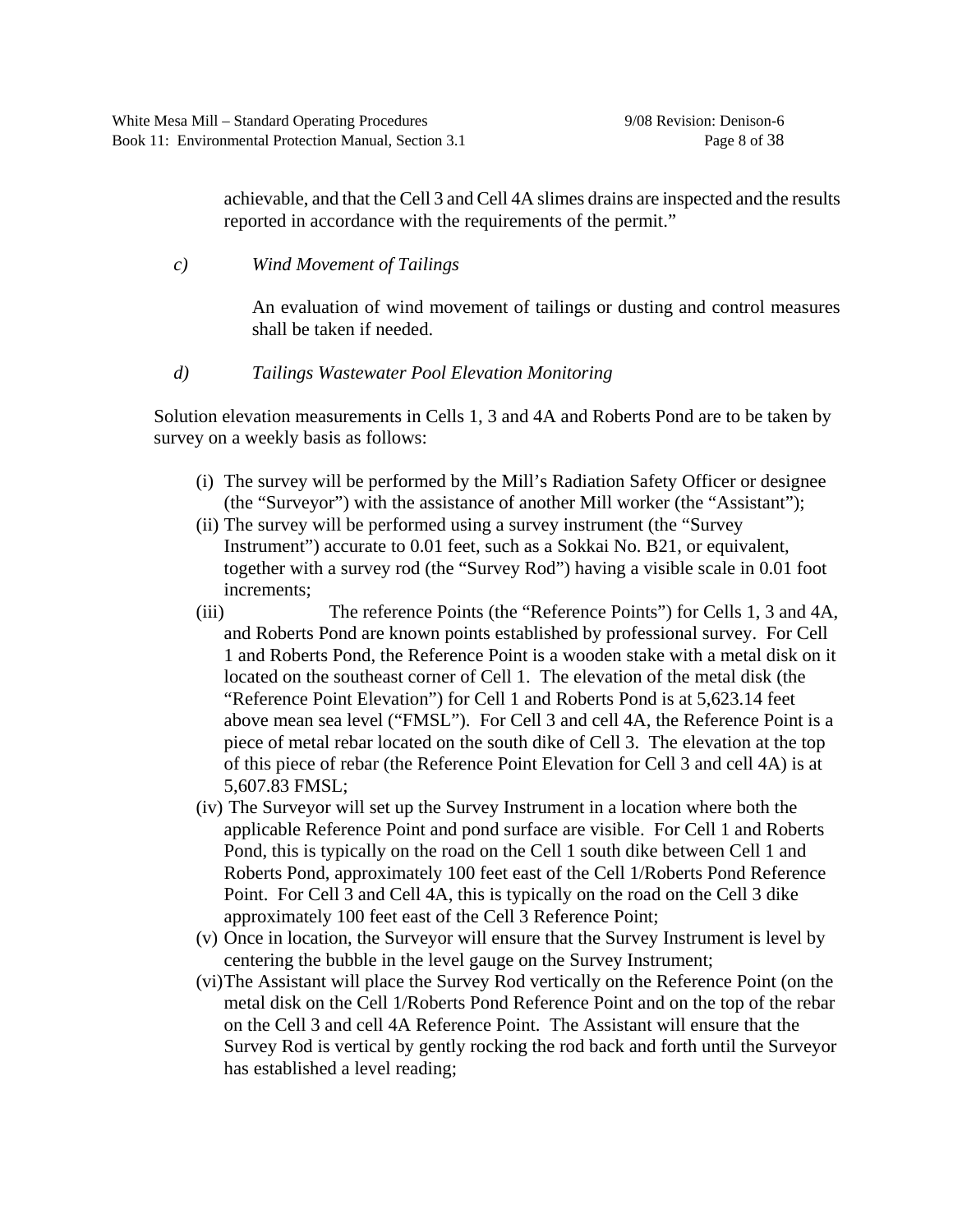- (vii)The Surveyor will focus the cross hairs of the Survey Instrument on the scale on the Survey Rod, and record the number (the "Reference Point Reading"), which represents the number of feet the Survey Instrument is reading above the Reference Point;
- (viii) The Assistant will then move to a designated location where the Survey Rod can be placed on the surface of the main solution pond in the Cell or Roberts Pond, as the case may be. These designated locations, and the methods to be used by the Assistant to consistently use the same locations are as follows:
	- A. Cell 3

A stake has been place in the central area of the south dike of Cell 3. The Assistant will walk perpendicular to the dike from the stake to the nearest point on the liquid surface of Cell 3 and place the Survey Rod at that location;

B. Cell 4A

The Assistant will walk down the slope in the northeast corner of Cell 4A and place the Survey Rod at the liquid level.

C. Cell 1

A mark has been painted on the north side of the ramp going to the pump platform in Cell 1. The Assistant will place the Survey Rod against that mark and hold the rod vertically, with one end just touching the liquid surface; and

D Roberts Pond

A mark has been painted on the railing of the pump stand in Roberts Pond. The Assistant will place the Survey Rod against that mark and hold the rod vertically, with one end just touching the liquid surface.

Based on the foregoing methods, the approximate coordinate locations for the measuring points for Roberts Pond and the Cells are:

|              | Northing | Easting   |
|--------------|----------|-----------|
| Roberts Pond | 323,041  | 2,579,697 |
| Cell 1       | 322,196  | 2,579,277 |
| Cell 3       | 320,508  | 2,577,760 |
| Cell 4A      | 320,300  | 2,579,360 |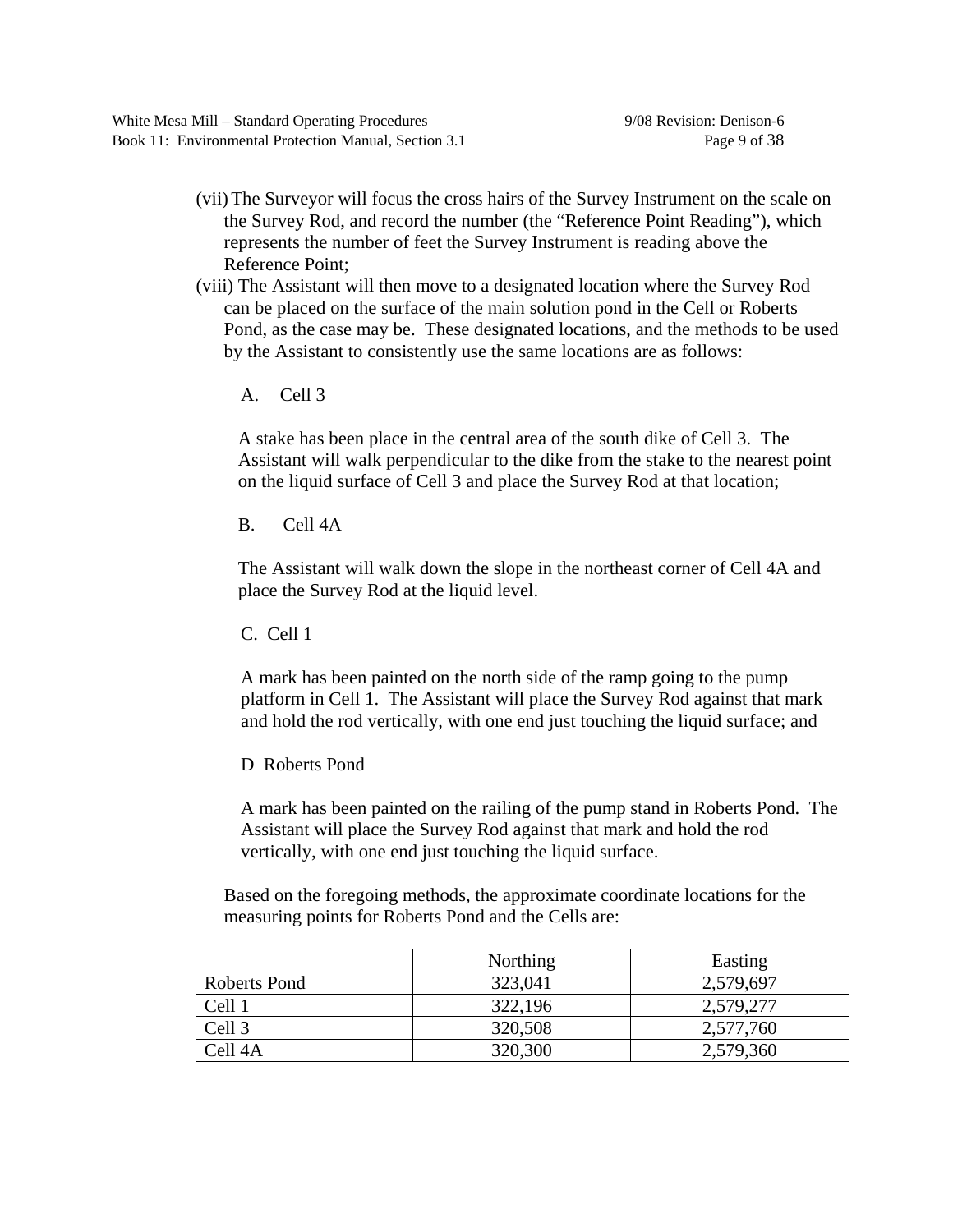These coordinate locations may vary somewhat depending on solution elevations in the Pond and Cells;

- (ix)The Assistant will hold the Survey Rod vertically with one end of the Survey Rod just touching the pond surface. The Assistant will ensure that the Survey Rod is vertical by gently rocking the rod back and forth until the Surveyor has established a level reading;
- (x) The Surveyor will focus the cross hairs of the Survey Instrument on the scale on the Survey Rod, and record the number (the "Pond Surface Reading"), which represents the number of feet the Survey Instrument is reading above the pond surface level.

The Surveyor will calculate the elevation of the pond surface as FSML by adding the Reference Point Reading for the Cell or Roberts Pond, as the case may be, to the Reference Point Elevation for the Cell or Roberts Pond and subtracting the Pond Surface Reading for the Cell or Roberts Pond, and will record the number accurate to 0.01 feet.

*e) Summary* 

In addition, the weekly inspection should summarize all activities concerning the tailings area for that particular week.

Results of the weekly tailings inspection are recorded on the *Weekly Tailings and DMT Inspection* form. An example of the *Weekly Tailings and DMT Inspection* form is provided in Appendix A.

### 3.2. Weekly Inspection of Solution Levels in Roberts Pond

On a weekly basis, solution elevations are taken on Roberts Pond, in accordance with the procedures set out in Section 3.1 d) above. The Weekly solution level in Roberts Pond is recorded on the *Weekly Tailings and DMT Inspection* form. Based on historical observations, the FML at the Pond Surface Reading area for Roberts Pond, is approximately six inches above the lowest point on the pond's FML. If the pond solution elevation at the Pond Surface Reading area is at or below the FML for that area, the pond will be recorded as being dry.

### 3.3. Weekly Feedstock Storage Area Inspections

Weekly feedstock storage area inspections will be performed by the Radiation Safety Department, to confirm that:

a) the bulk feedstock materials are stored and maintained within the defined area described in the GWDP, as indicated on the map attached hereto as Appendix D; and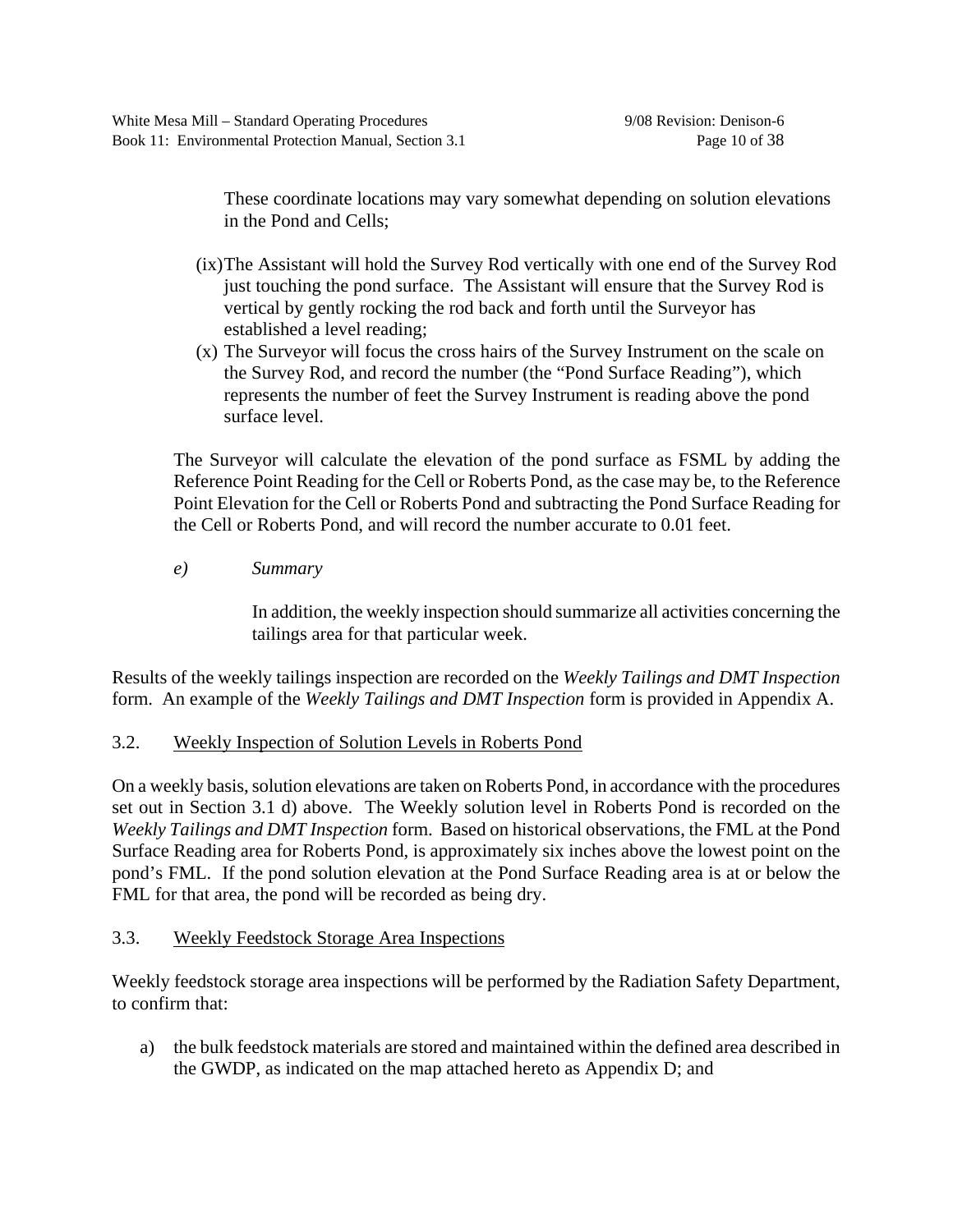b) all alternate feedstock located outside the defined Feedstock Area are maintained within water tight containers.

The results of this inspection will be recorded on the *Ore Storage/Sample Plant Weekly Inspection Report*, a copy of which is contained in Appendix A. Any variance in stored materials from this requirement or observed leaking alternate feedstock drums or other containers will be brought to the attention of Mill Management and rectified within 15 days.

# **4. MONTHLY TAILINGS INSPECTION**

Monthly tailings inspections will be performed by the Radiation Safety Officer or his designee from the Radiation Safety Department and recorded on the *Monthly Inspection Data* form, an example of which is contained in Appendix A. Monthly inspections are to be performed no sooner than 14 days since the last monthly tailings inspection and can be conducted concurrently with the quarterly tailings inspection when applicable. The following items are to be inspected:

*a) Tailings Slurry Pipeline* 

When the Mill is operating, the slurry pipeline will be inspected at key locations to determine pipe wear. Pipe thickness will be measured using an ultrasonic device by either the radiation safety staff or other trained designees. The critical points of the pipe include bends, slope changes, valves, and junctions, which are critical to dike stability. These locations to be monitored will be determined by the Radiation Safety Officer or his designee from the Radiation Safety Department during the Mill run.

*b) Diversion Ditches* 

Diversion ditches 1, 2 and 3 shall be monitored monthly for sloughing, erosion, undesirable vegetation, and obstruction of flow. Diversion berm 2 should be checked for stability and signs of distress.

*c) Sedimentation Pond* 

Activities around the Mill and facilities area sedimentation pond shall be summarized for the month.

*d) Overspray Dust Minimization* 

The inspection shall include an evaluation of overspray minimization, if applicable. This entails ensuring that the overspray system is functioning properly. In the event that overspray is carried more than 50 feet from the cell, the overspray system should be immediately shut-off.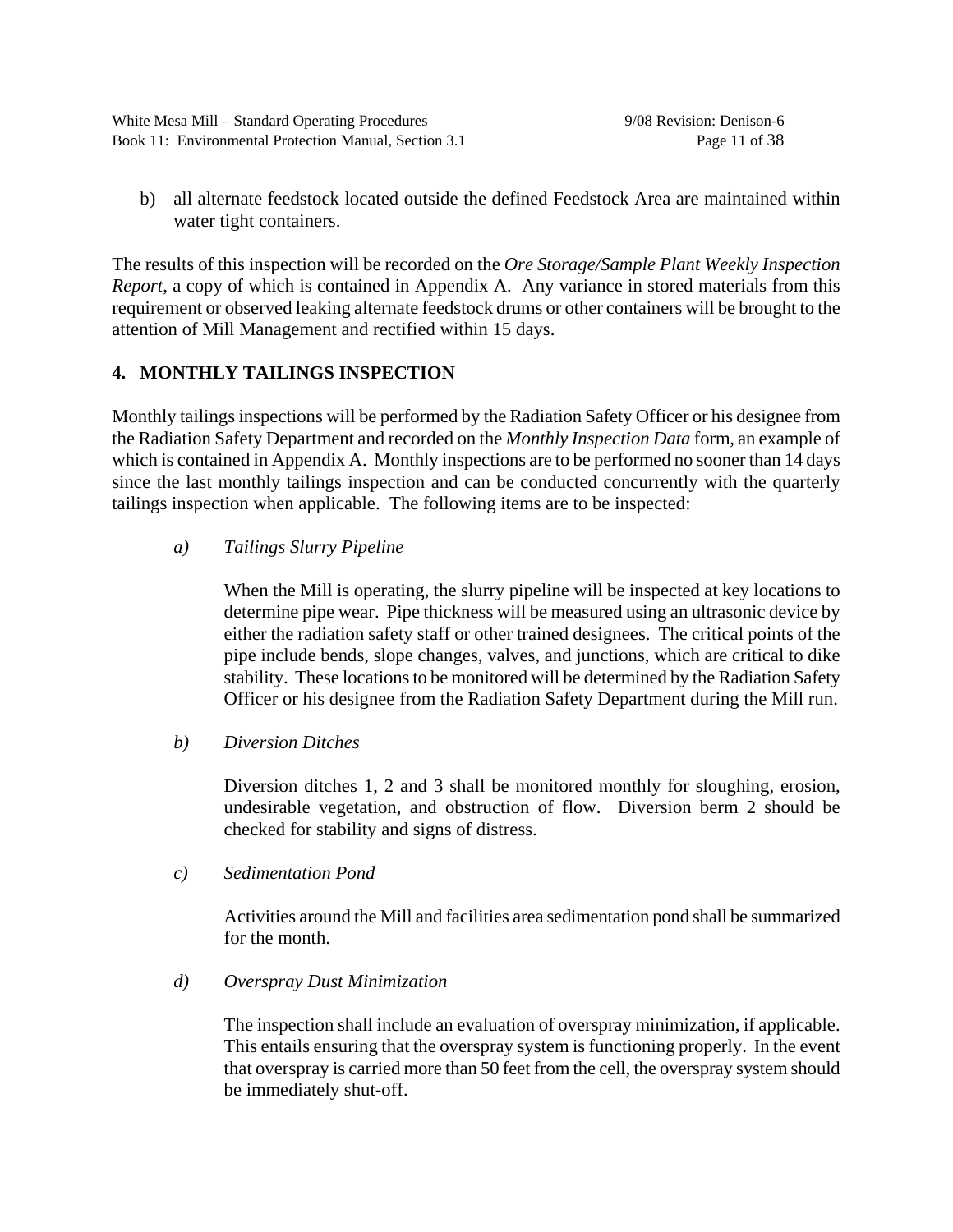*e) Remarks* 

A section is included on the *Monthly Inspection Data* form for remarks in which recommendations can be made or observations of concern can be documented.

*f) Summary of Daily, Weekly and Quarterly Inspections* 

The monthly inspection will also summarize the daily, weekly and, if applicable, quarterly tailings inspections for the specific month.

In addition, settlement monitors are typically surveyed monthly and the results reported on the *Monthly Inspection Data* form.

# **5. QUARTERLY TAILINGS INSPECTION**

The quarterly tailings inspection is performed by the Radiation Safety Officer or his designee from the Radiation Safety Department, having the training specified in Section 2.4 above, once per calendar quarter. A quarterly inspection should be performed no sooner than 45 days since the previous quarterly inspection was performed.

Each quarterly inspection shall include an Embankment Inspection, an Operations/Maintenance Review, a Construction Review and a Summary, as follows:

### *a) Embankment Inspection*

The Embankment inspection involves a visual inspection of the crest, slope and toe of each dike for movement, seepage, severe erosion, subsidence, shrinkage cracks, and exposed liner.

*b) Operations/Maintenance Review* 

The Operations/Maintenance Review consists of reviewing Operations and Maintenance activities pertaining to the tailings area on a quarterly basis.

*c) Construction Review* 

The Construction Review consists of reviewing any construction changes or modifications made to the tailings area on a quarterly basis.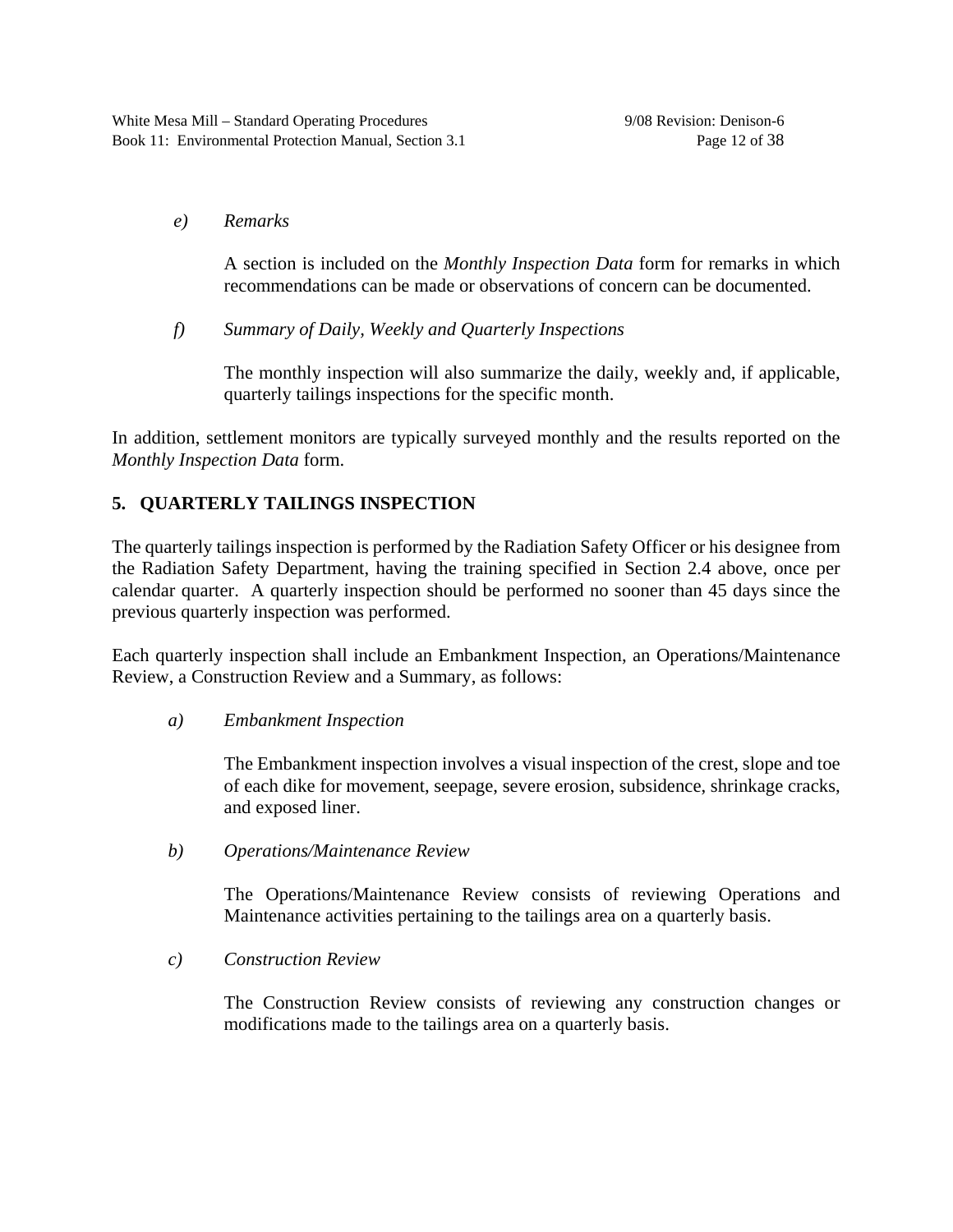### *d) Summary*

The summary will include all major activities or observations noted around the tailings area on a quarterly basis.

If any of these conditions are noted, the conditions and corrective measures taken should be documented in the *Quarterly Inspection Data* form. An example of the *Quarterly Inspection Data* form is provided in Appendix A.

### **6. ANNUAL EVALUATIONS**

The following annual evaluations shall be performed:

### 6.1. Annual Technical Evaluation

An annual technical evaluation of the tailings management system is performed by a registered professional engineer (PE), who has experience and training in the area of geotechnical aspects of retention structures. The technical evaluation includes an on-site inspection of the tailings management system and a thorough review of all tailings records for the past year. The Technical Evaluation also includes a review and summary of the annual movement monitor survey (see Section 5.2 below).

All tailings cells and corresponding dikes will be inspected for signs of erosion, subsidence, shrinkage, and seepage. The drainage ditches will be inspected to evaluate surface water control structures.

In the event tailings capacity evaluations (as per SOP PBL-3) were performed for the receipt of alternate feed material during the year, the capacity evaluation forms and associated calculation sheets will be reviewed to ensure that the maximum tailings capacity estimate is accurate. The amount of tailings added to the system since the last evaluation will also be calculated to determine the estimated capacity at the time of the evaluation.

Tailings inspection records will consist of daily, weekly, monthly, and quarterly tailings inspections. These inspection records will be evaluated to determine if any freeboard limits are being approached. Records will also be reviewed to summarize observations of potential concern. The evaluation also involves discussion with the Environmental and/or Radiation Technician and the Radiation Safety Officer regarding activities around the tailings area for the past year. During the annual inspection, photographs of the tailings area will be taken. The training of individuals will be reviewed as a part of the Annual Technical Evaluation.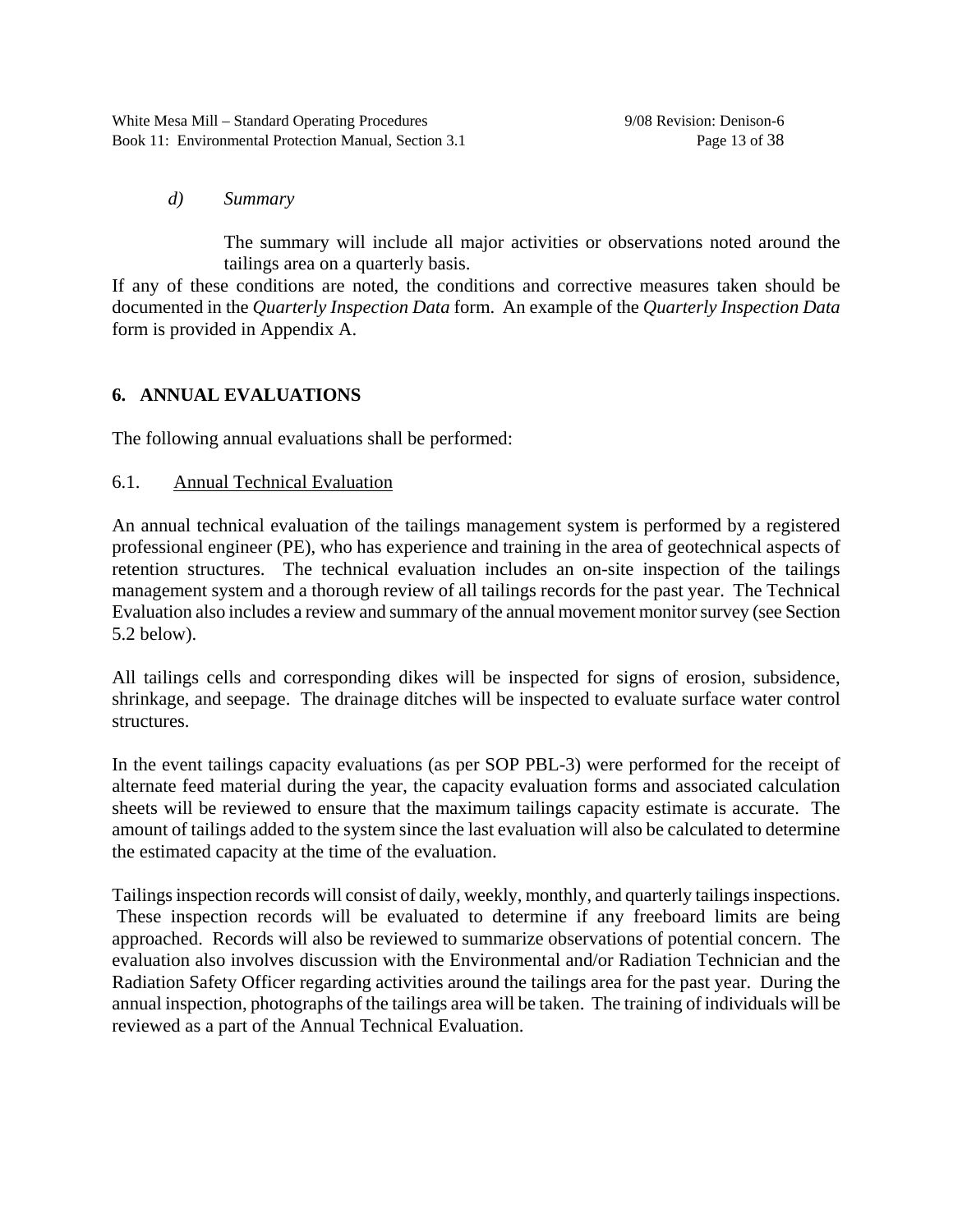The registered engineer will obtain copies of selected tailings inspections, along with the monthly and quarterly summaries of observations of concern and the corrective actions taken. These copies will then be included in the Annual Technical Evaluation Report.

The Annual Technical Evaluation Report must be submitted by September  $1<sup>st</sup>$  of every year to:

Directing Dam Safety Engineer State of Utah, Natural Resources 1636 West North Temple, Suite 220 Salt Lake City, Utah 84116-3156

### 6.2. Movement Monitors

A movement monitor survey is to be conducted by a licensed surveyor annually during the second quarter of each year. The movement monitor survey consists of surveying monitors along dikes 3-S, 4A-W, and 4A-S to detect any possible settlement or movement of the dikes. The data generated from this survey is reviewed and incorporated into the *Annual Technical Evaluation Report* of the tailings management system.

### 6.3. Freeboard Limits

*a) Tailings Cells 1 and 4A* 

The freeboard limits are as per *January 10, 1990 Drainage Report for Cells 1 and 4A* and are stated below:

- (i) A liquid maximum elevation of 5,615.4 feet mean sea level in Cell 1.
- (ii) A liquid maximum elevation of 5,596.4 feet mean sea level in Cell 4A.
- *b) Tailings Cell 3*

The freeboard limit for Cell 3 is determined annually using the following procedure:

- (i) From a survey of Cell 3, the pool surface will be determined.
- (ii) An estimate of the maximum tons of dry tailings to be generated during the next 12 months will be made. This estimate is multiplied by 1.5, a factor of safety, to yield the Maximum Mill Production.
- (iii) The Maximum Mill Production is divided by the number of tons required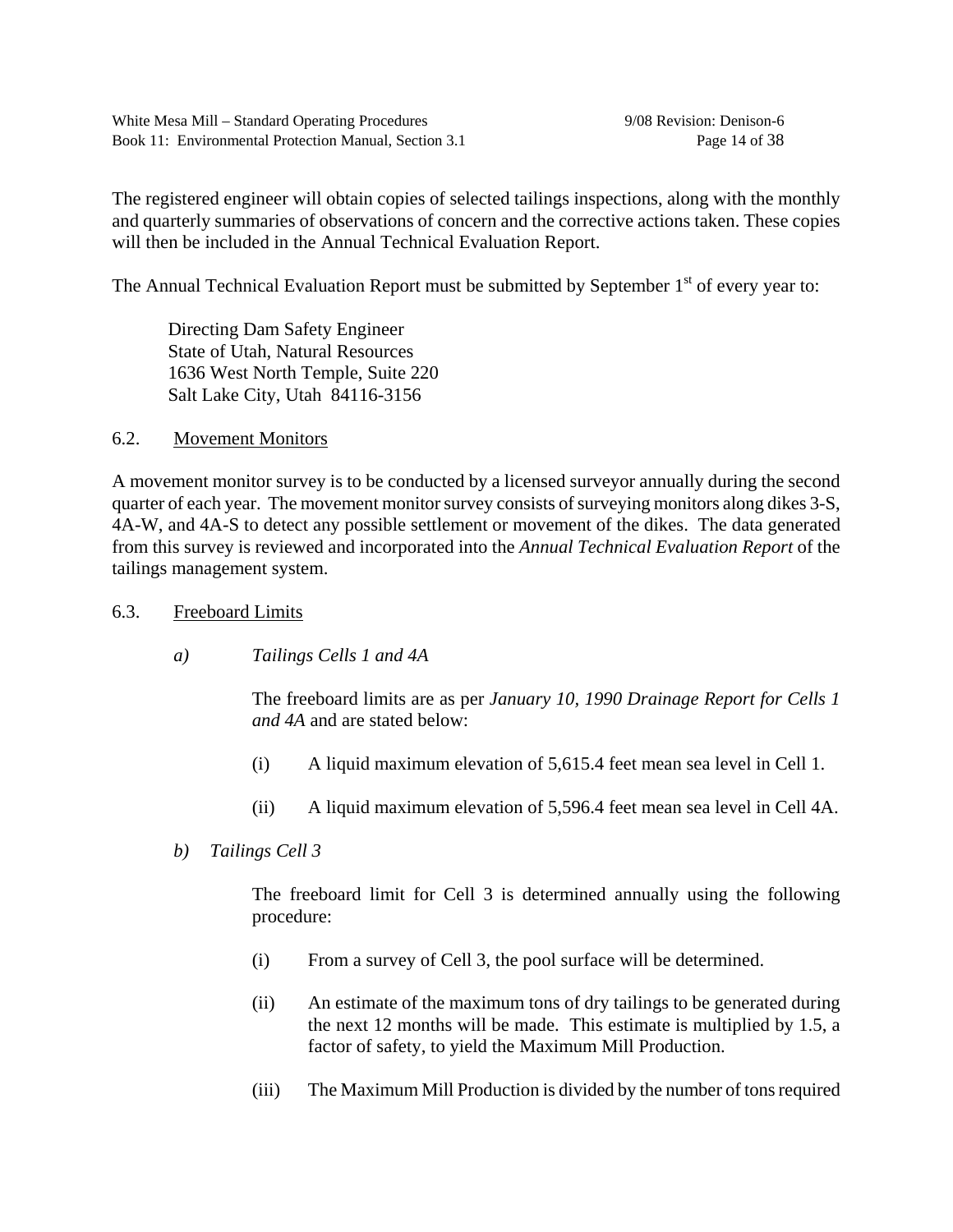to reduce the pool size by one acre and then subtracted from the pool surface (determined in Step i), yielding the Reduced Pool Area.

- (iv) The PMP Flood Volume Requirement, as per the *January 10, 1990 Drainage Report*, is 123.4 acre feet. The PMP Flood Volume Requirement is divided by the Reduced Pool Area to determine the PMP Freeboard Level.
- (v) The Wave Run Up of 0.78 feet (as specified in the *January 10, 1990 Drainage Report*) is added to the PMP Freeboard Level to determine the Total Required Freeboard.

The calculation of the Total Required Freeboard for Cell 3 will be calculated annually and the calculation sheet filed in the Mill Central File.

*c) Tailings Cell 4A* 

The freeboard limit for Cell 4A is determined annually using the following procedure:

The Cell 4A design includes a concrete spillway between Cell 3 and Cell 4A, with the invert elevation 4 feet below the top of the Cell 3 dike, at an elevation of 5604.5 feet amsl. Should Cell 3 receive the full PMP volume of 123.4 acre feet of water, approximately 62 acre feet of that volume would flow through the spillway into Cell 4A.

The flood volume from the PMP event over the Cell 4A area is 36 acre-feet of water (40 acres, plus the adjacent drainage area of 3.25 acres, times the PMP of 10 inches). This would result in a total flood volume of 98 acre-feet, including the 62 acre-feet of solution from Cell 3. The freeboard depth required for Cell 4A from the PMP event would be 2.44 feet, plus a wave run-up depth of 0.77 feet (from the 1990 Drainage Report), for a total freeboard requirement of 3.2 feet. This calculation is illustrated on Attachment 4. The Groundwater Quality Discharge Permit, No. UGW370004, for the White Mesa Mill requires that the minimum freeboard be no less than 3.0 feet for any of the existing Cell construction, but based on the above calculation the freeboard would be set 3.2 feet below the top of liner. The freeboard for Cell 4A would therefore be 5595.3 amsl (top of liner 5598.5 – 3.2 feet).

The calculation of the Total Required Freeboard for Cell 4A will be calculated annually and the calculation sheet filed in the Mill Central File.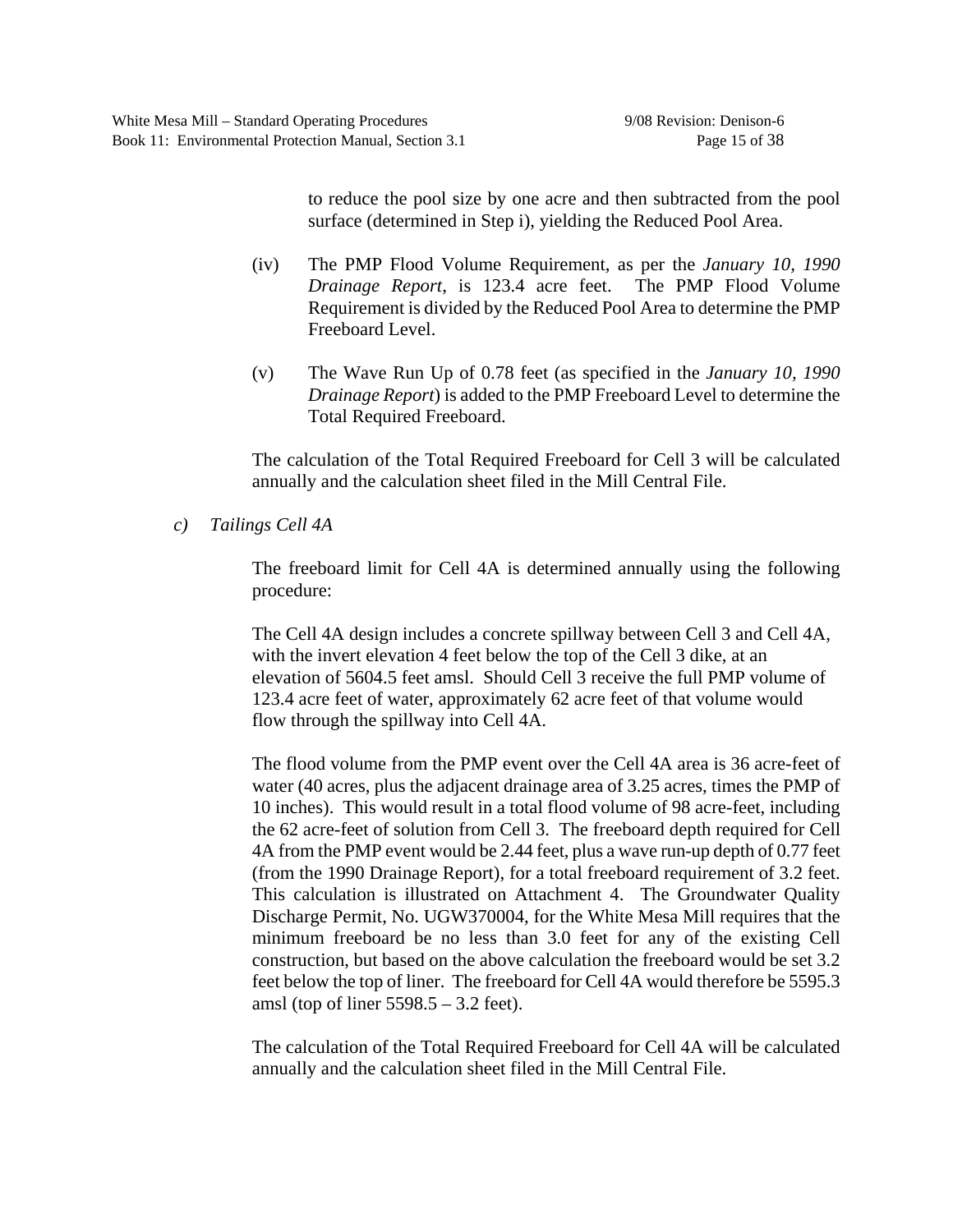### *d) Roberts Pond*

The freeboard limit for Roberts Pond is a liquid maximum elevation of 5,624.0 feet above mean sea level, as specified in the GWDP.

6.4. Annual Leak Detection Fluid Samples

In the event solution has been detected in a leak detection system, a sample will be collected on an annual basis. This sample will be analyzed according to the conditions set forth in License Condition 11.3.C. The results of the analysis will be reviewed to determine the origin of the solution.

# **7. OTHER INSPECTIONS**

All daily, weekly, monthly, quarterly and annual inspections and evaluations should be performed as specified in Sections 2, 3, 4, 5 and 6 above. However, additional inspections should be conducted after any significant storm or significant natural or man-made event occurs.

# 8. **REPORTING REQUIREMENTS**

In addition to the *Daily Inspection Data*, *Weekly Tailings Inspection, Monthly Inspection Data* and Q*uarterly Inspection Data* forms included as Appendix A and described in Sections 2, 3, 4 and 5 respectively, and the *Operating Foreman's Daily Inspection* and *Weekly Mill Inspection* forms described in Sections 2 and 3, respectively, the following additional reports shall also be prepared:

### 8.1. Monthly Tailings Reports

Monthly tailings reports are prepared every month and summarize the previous month's activities around the tailings area. If not prepared by the Radiation Safety Officer, the report shall be submitted to the Radiation Safety Officer for review. The Mill Manager will review the report as well before the report is filed in the Mill Central File. The report will contain a summary of observations of concern noted on the daily and weekly tailings inspections. Corrective measures taken during the month will be documented along with the observations where appropriate. All daily and weekly tailings inspection forms will be attached to the report. A monthly inspection form will also be attached. Quarterly inspection forms will accompany the report when applicable. The report will be signed and dated by the preparer in addition to the Radiation Safety Officer and the Mill Manager.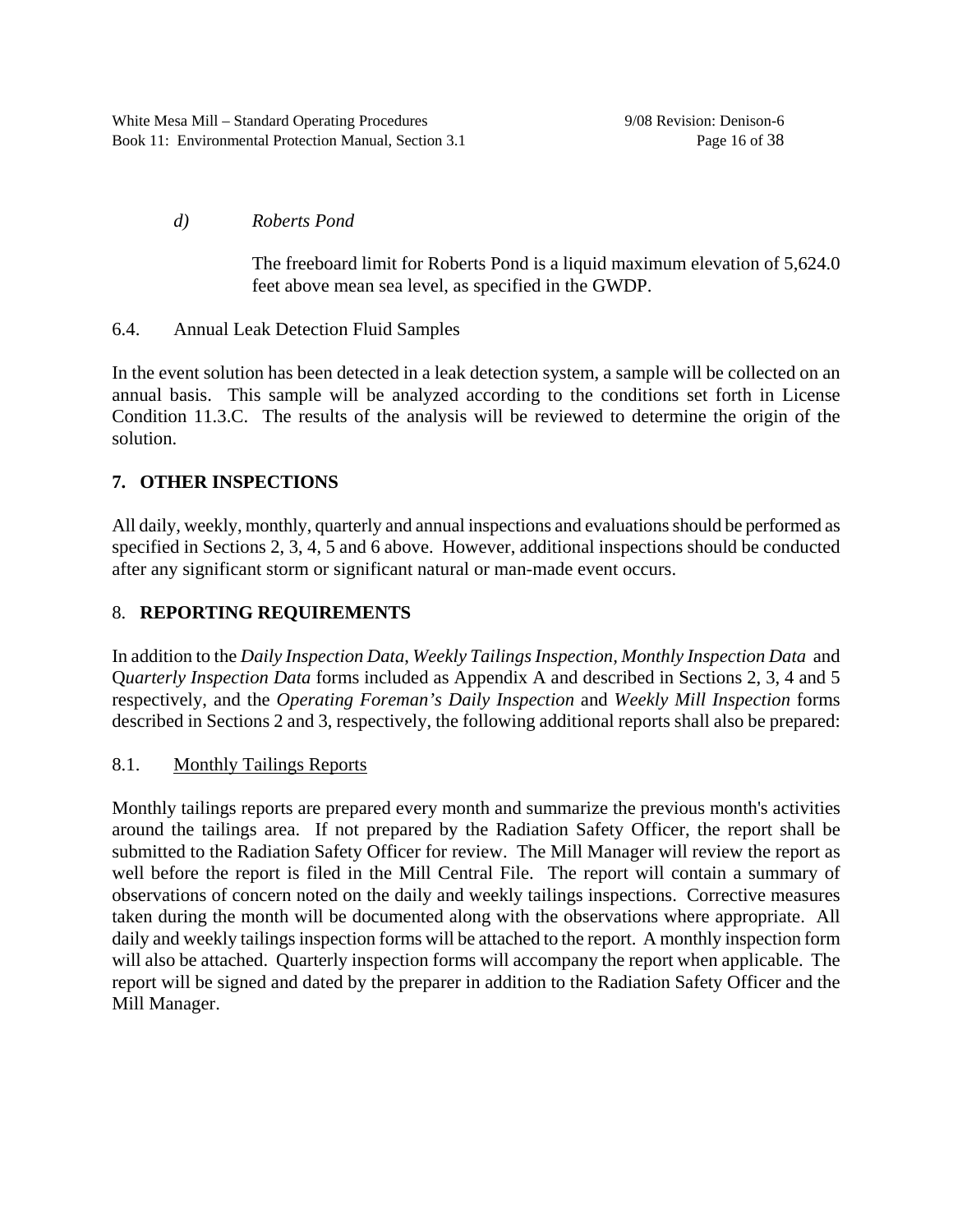### 8.2. DMT Reports

Quarterly reports of DMT monitoring activities of all required information required by Part 1.F.2 of the GWDP relating to the inspections described in Section 3.1(b) (Slimes Drain Water Level Monitoring), 3.1(d) (Tailings Wastewater Pool Elevation Monitoring), 3.2 (Weekly Inspection of Solution Levels in Roberts Pond) and 3.3 (Weekly Feedstock Storage Area Inspections) will be provided to the Executive Secretary on the schedule provided in Table 5 of the GWDP. An annual summary and graph for each calendar year of the depth to wastewater in the Cell 2 slimes drain must be included in the fourth quarter report. After the first year, and beginning in 2008, quarterly reports shall include both the current year monthly values and a graphic comparison to the previous year.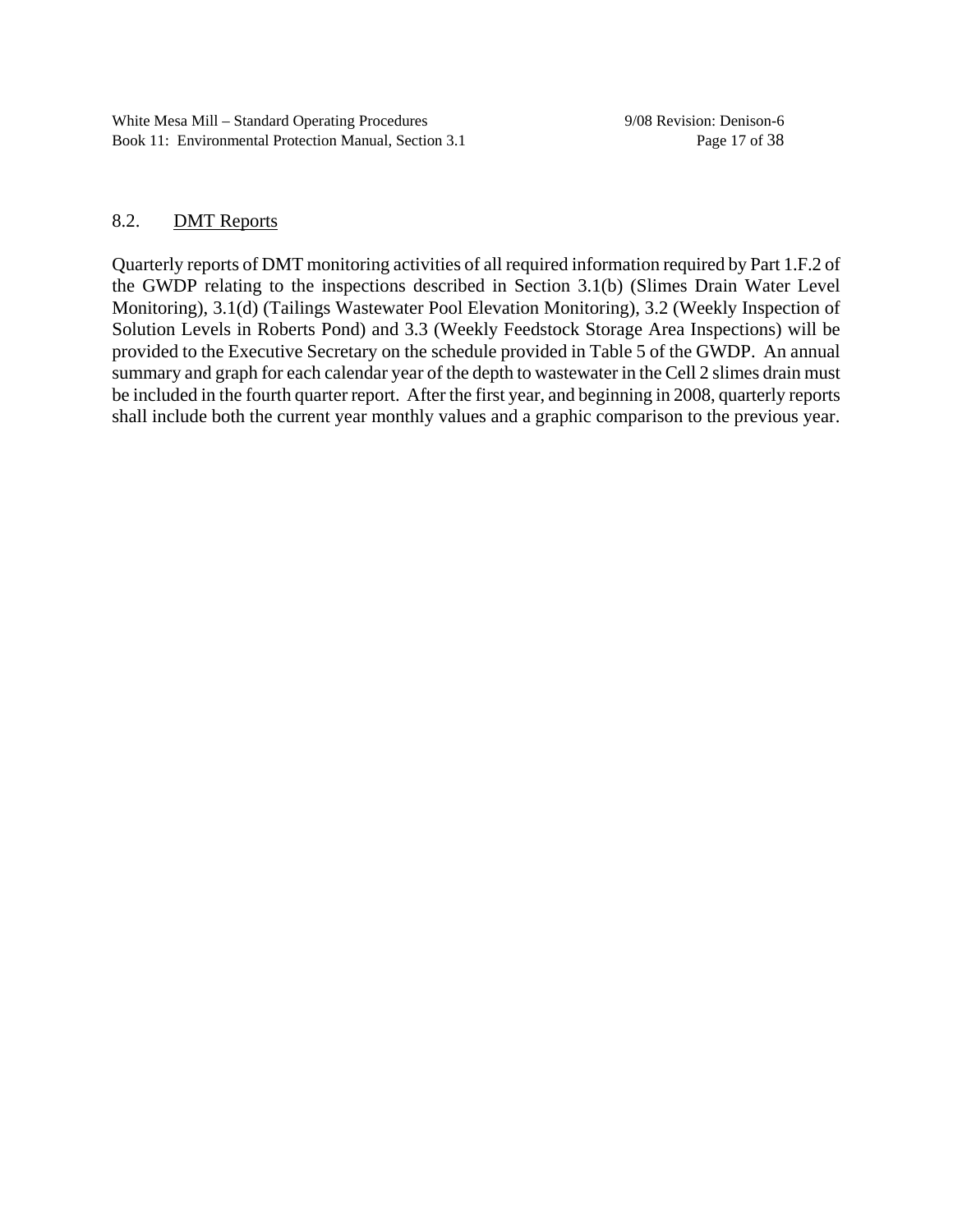White Mesa Mill – Standard Operating Procedures 9/08 Revision: Denison-6<br>Book 11: Environmental Protection Manual, Section 3.1 Page 18 of 38 Book 11: Environmental Protection Manual, Section 3.1

### **APPENDIX A**

**FORMS**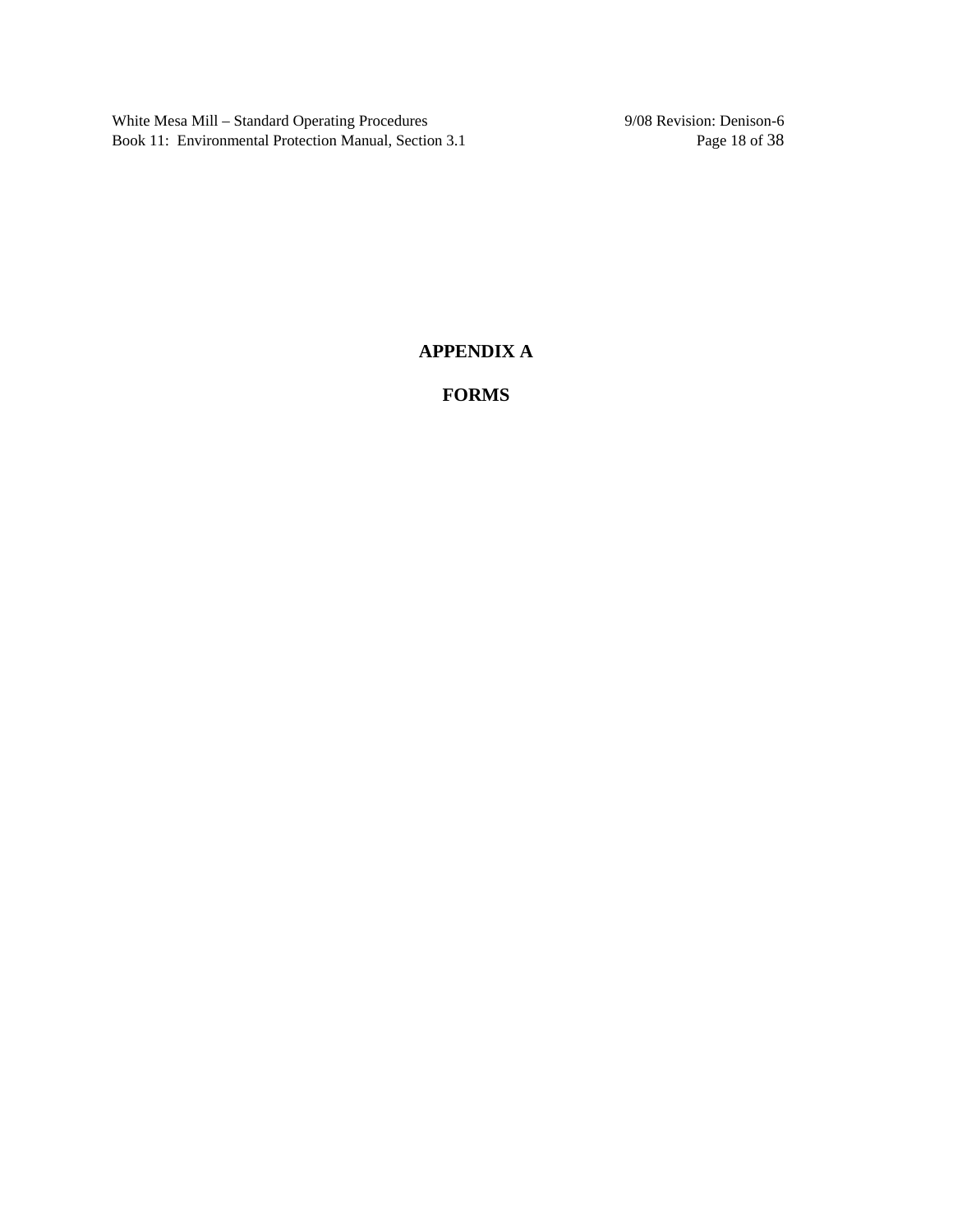White Mesa Mill – Standard Operating Procedures 9/08 Revision: Denison-6<br>Book 11: Environmental Protection Manual, Section 3.1 Page 19 of 38 Book 11: Environmental Protection Manual, Section 3.1

### **APPENDIX A (CONT.) DAILY INSPECTION DATA**

| Inspector:      |
|-----------------|
| Date;           |
| Accompanied by: |
| Time:           |

Any Item not "OK" must be documented. A check mark  $=$  OK,  $X =$  Action Required

| I. TAILINGS SLURRY TRANSPORT SYSTEM                               |                         |  |        |        |                    |
|-------------------------------------------------------------------|-------------------------|--|--------|--------|--------------------|
| <b>Conditions of Potential Concern</b><br><b>Inspection Items</b> |                         |  | Cell 2 | Cell 3 | Cell <sub>4A</sub> |
|                                                                   |                         |  |        |        |                    |
| Leaks, Damage, Blockage, Sharp Bends<br><b>Slurry Pipeline</b>    |                         |  |        |        |                    |
| Pipeline Joints<br>Leaks, Loose Connections                       |                         |  |        |        |                    |
| Pipeline Supports                                                 | Damage, Loss of Support |  |        |        |                    |
| Valves                                                            | Leaks, Blocked, Closed  |  |        |        |                    |
| Point(s) of Discharge<br><b>Improper Location or Orientation</b>  |                         |  |        |        |                    |

| <b>II. OPERATIONAL SYSTEMS</b>                                    |                                    |      |        |        |         |
|-------------------------------------------------------------------|------------------------------------|------|--------|--------|---------|
| <b>Conditions of Potential Concern</b><br><b>Inspection Items</b> |                                    | Cell | Cell 2 | Cell 3 | Cell 4A |
|                                                                   |                                    |      |        |        |         |
| Water Level<br>Greater Than Operating Level, Large Change         |                                    |      |        |        |         |
| Since Previous Inspection                                         |                                    |      |        |        |         |
| Beach                                                             | Cracks, Severe Erosion, Subsidence |      |        |        |         |
| Liner and Cover<br>Erosion of cover, Exposure of Liner            |                                    |      |        |        |         |
|                                                                   |                                    |      |        |        |         |
|                                                                   |                                    |      |        |        |         |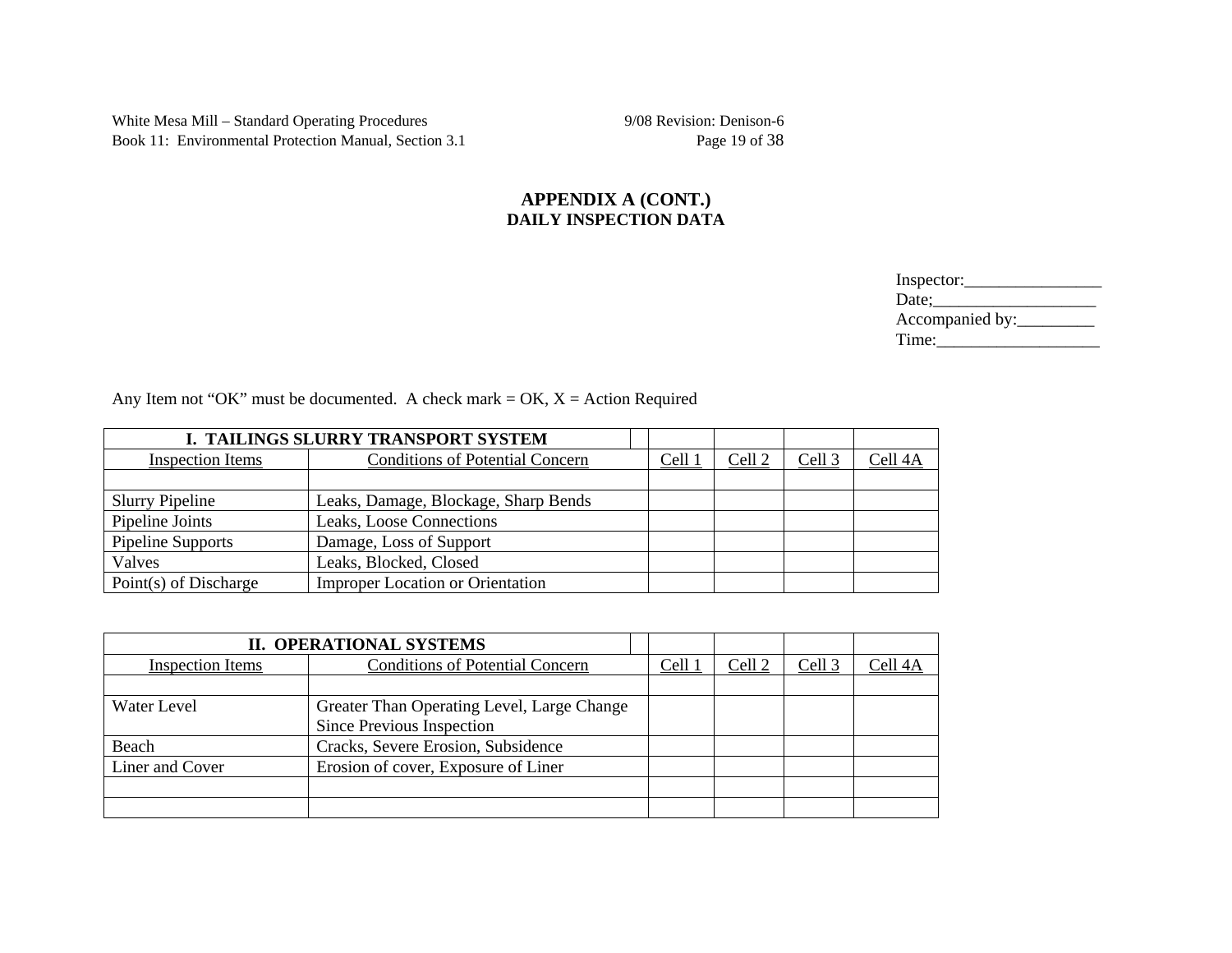White Mesa Mill – Standard Operating Procedures 9/08 Revision: Denison-6<br>Book 11: Environmental Protection Manual, Section 3.1 Page 20 of 38 Book 11: Environmental Protection Manual, Section 3.1

| <b>III. DIKES AND EMBANKMENTS</b>        |                                        |      |           |        |        |          |          |
|------------------------------------------|----------------------------------------|------|-----------|--------|--------|----------|----------|
| Inspection Items                         | <b>Conditions of Potential Concern</b> | Dike | Dike 1-   | Dike 2 | Dike 3 | Dike 4A- | Dike 4A- |
|                                          |                                        |      | <u>IA</u> |        |        |          |          |
|                                          |                                        |      |           |        |        |          |          |
| <b>Slopes</b>                            | Sloughs or Sliding Cracks, Bulges,     |      |           |        |        |          |          |
| Subsidence, Severe Erosion, Moist Areas, |                                        |      |           |        |        |          |          |
|                                          | Areas of Seepage Outbreak              |      |           |        |        |          |          |
| Crest                                    | Cracks, Subsidence, Severe Erosion     |      |           |        |        |          |          |

| <b>IV. FLOW RATES</b> |                       |             |           |              |
|-----------------------|-----------------------|-------------|-----------|--------------|
|                       | <b>Slurry Line(s)</b> | Pond Return | S-X Tails | Spray System |
|                       |                       |             |           |              |
| <b>GPM</b>            |                       |             |           |              |

### **V. PHYSICAL INSPECTION OF SLURRY LINES(S)**

| Walked to<br>Point<br>Discharge       |  |
|---------------------------------------|--|
| <b>Observed Entire Discharge Line</b> |  |

| VI. DUST CONTROL                   |          |          |         |
|------------------------------------|----------|----------|---------|
|                                    | Cell $2$ | Cell $3$ | Cell 4A |
|                                    |          |          |         |
| Dusting                            |          |          |         |
| Wind Movement of Tailings          |          |          |         |
|                                    |          |          |         |
| Precipitation:<br>inches liquid    |          |          |         |
|                                    |          |          |         |
| General Meteorological conditions: |          |          |         |
|                                    |          |          |         |
|                                    |          |          |         |

| . DAILY LEAK DETECTION CHECK<br>VII. |  |  |
|--------------------------------------|--|--|
|                                      |  |  |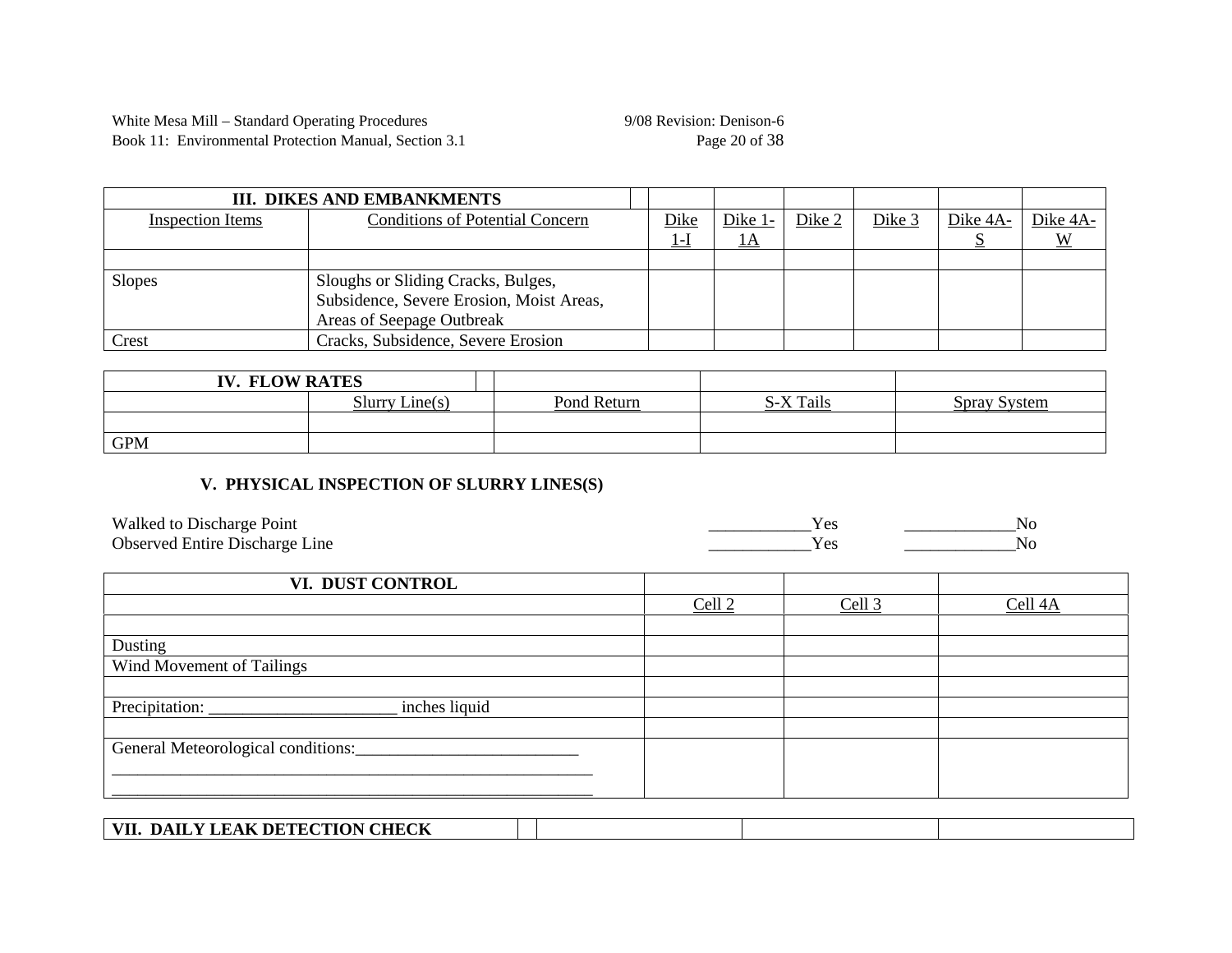White Mesa Mill – Standard Operating Procedures 9/08 Revision: Denison-6<br>Book 11: Environmental Protection Manual, Section 3.1 Page 21 of 38 Book 11: Environmental Protection Manual, Section 3.1

|                       | Cell <sub>1</sub>  | Cell <sub>2</sub> | Cell <sub>3</sub> | Cell $4A$     |  |
|-----------------------|--------------------|-------------------|-------------------|---------------|--|
|                       |                    |                   |                   |               |  |
| Leak Detection System | Checked            | Checked           | Checked           | Checked       |  |
| Checked               | Wet<br>Dry         | Wet<br>Dry        | Wet<br>Dry        | Wet<br>Dry    |  |
|                       | Initial level      | Initial level     | Initial level     | Initial level |  |
|                       | Final level_______ | Final level       | Final level       | Final level   |  |
|                       | Gal. pumped_       | Gal. pumped___    | Gal. pumped_      | Gal. pumped__ |  |
|                       |                    |                   |                   |               |  |

| VIII OBSERVATIONS OF POTENTIAL CONCERN | <b>Action Required</b> |
|----------------------------------------|------------------------|
|                                        |                        |
|                                        |                        |
|                                        |                        |
|                                        |                        |
|                                        |                        |
|                                        |                        |
|                                        |                        |
|                                        |                        |
|                                        |                        |
|                                        |                        |
|                                        |                        |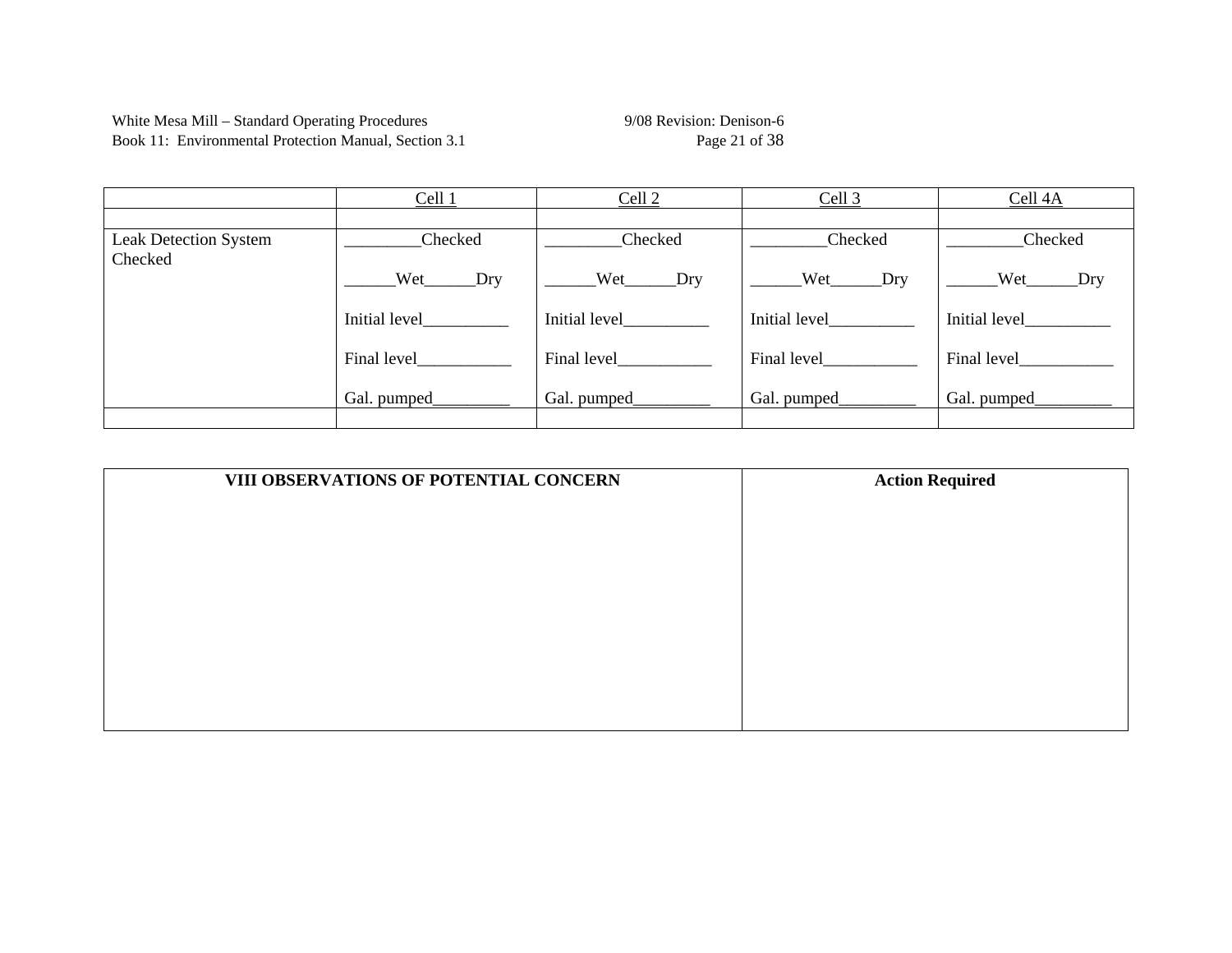White Mesa Mill – Standard Operating Procedures 9/08 Revision: Denison-6<br>Book 11: Environmental Protection Manual, Section 3.1 Page 22 of 38 Book 11: Environmental Protection Manual, Section 3.1

[MAP OF TAILINGS AREA]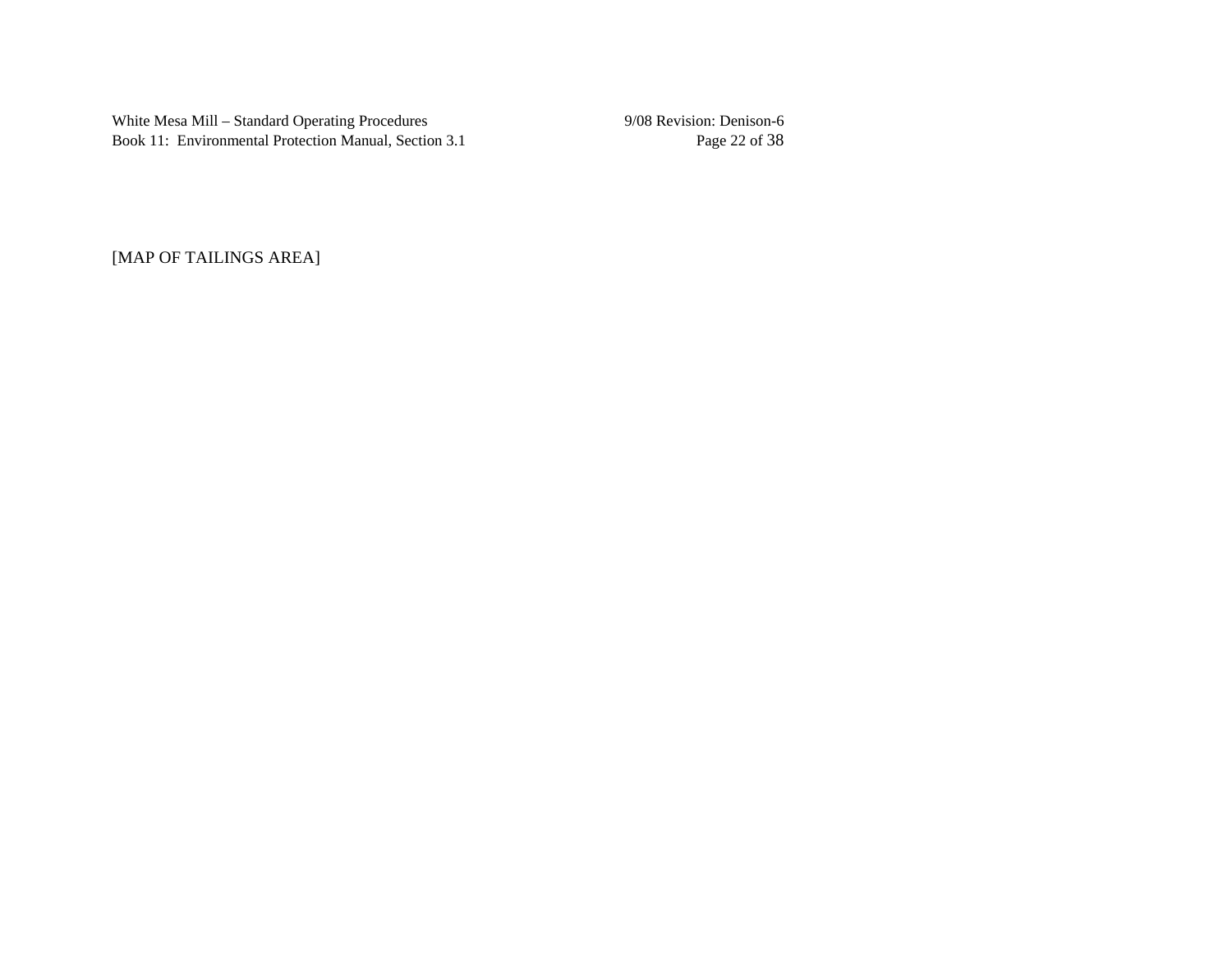White Mesa Mill – Standard Operating Procedures 9/08 Revision: Denison-6 Book 11: Environmental Protection Manual, Section 3.1 Page 23 of 38

#### **APPENDIX A (CONT)**

#### **DENISON MINES (USA) CORP. WEEKLY TAILINGS INSPECTION**

Date:\_\_\_\_\_\_\_\_\_\_\_\_\_\_\_\_\_ Inspectors: \_\_\_\_\_\_\_\_\_\_\_\_\_\_\_\_\_\_\_\_\_\_\_\_\_\_\_\_\_\_

1. Pond elevations (msl,ft) Cell 1: (a) Pond Solution Elevation

\_\_\_\_\_\_\_\_\_\_\_\_\_\_\_\_ (b) FML Bottom Elevation  $\_5597\_$  (c) Depth of Water above FML ((a)-(b)) \_\_\_\_\_\_\_\_\_\_\_\_\_\_\_ Cell 3: (a)Pond Solution Elevation \_\_\_\_\_\_\_\_\_\_\_\_\_\_\_\_

 (b)FML Bottom Elevation \_\_\_\_\_\_5570\_\_\_\_\_\_ (c)Depth of Water above FML ((a)-(b)) \_\_\_\_\_\_\_\_\_\_\_\_\_\_\_

Cell 4A: (a)Pond Solution Elevation

\_\_\_\_\_\_\_\_\_\_\_\_\_\_\_ (b) FML Bottom Elevation  $\frac{1}{2}$  5564 (c)Depth of Water above FML ((a)-(b)) \_\_\_\_\_\_\_\_\_\_\_\_\_\_

Roberts

Pond: (a)Pond Solution Elevation (b)FML Bottom Elevation  $\_5612.34\_$ (c)Depth of Water above FML ((a)-(b)) \_\_\_\_\_\_\_\_\_\_\_\_\_\_\_

2. Slimes Drain Liquid Levels Cell 2 Pump functioning properly \_\_\_\_\_\_\_\_\_\_\_

Pump Timer set at 15min on 45 min off \_\_\_\_\_\_\_\_

 \_\_\_\_\_\_\_\_\_\_\_\_\_\_\_\_Depth to Liquid pre-pump **Example 2** Depth to Liquid Post-pump

(all measurements are depth-in-pipe)

 $=$   $\frac{1}{2}$ 

Pre-pump head is 38'-Depth to Liquid Pre-pump

 Post-pump head is 38' –Depth to Liquid Postpump = \_\_\_\_\_\_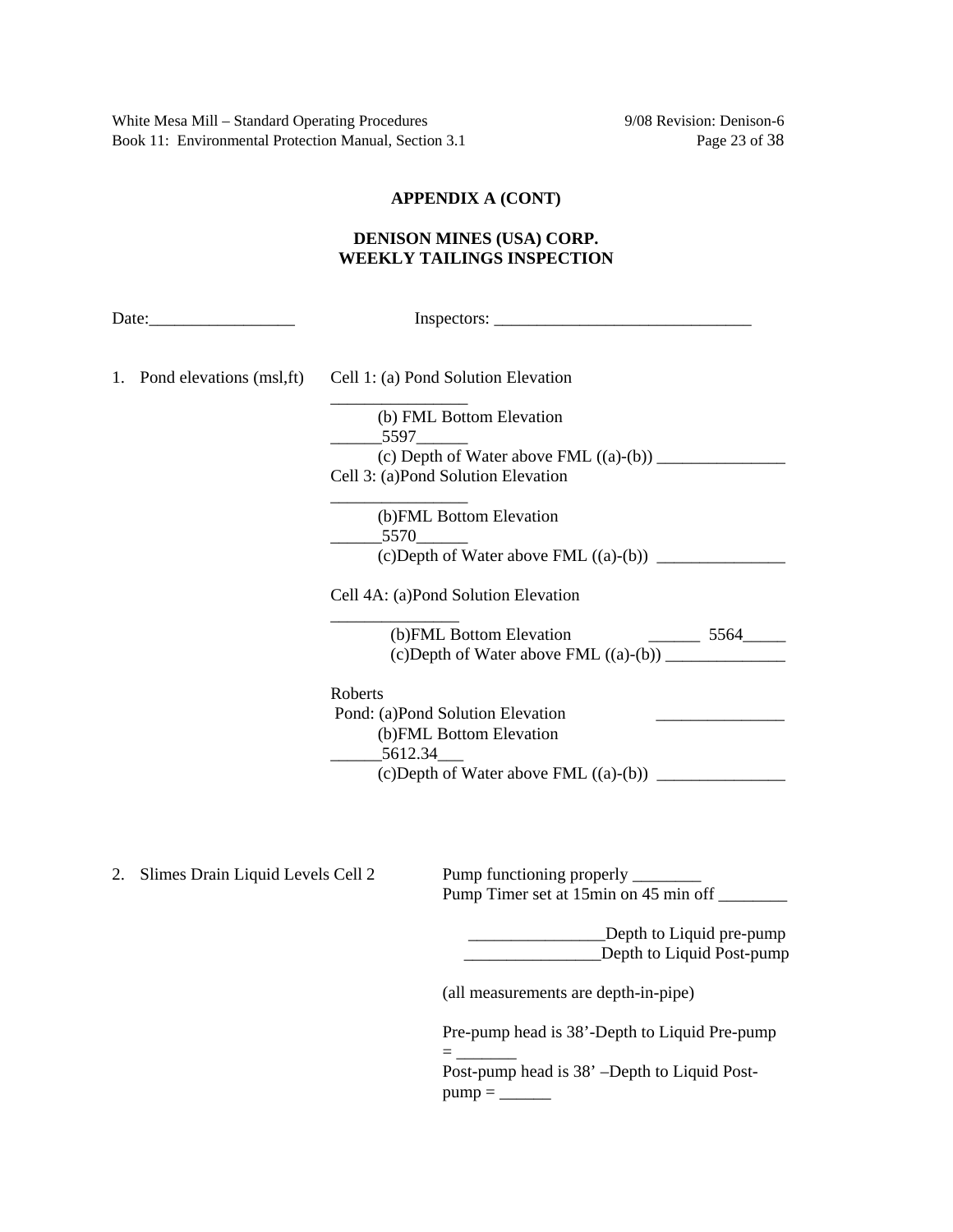White Mesa Mill – Standard Operating Procedures 9/08 Revision: Denison-6<br>Book 11: Environmental Protection Manual, Section 3.1 Page 24 of 38 Book 11: Environmental Protection Manual, Section 3.1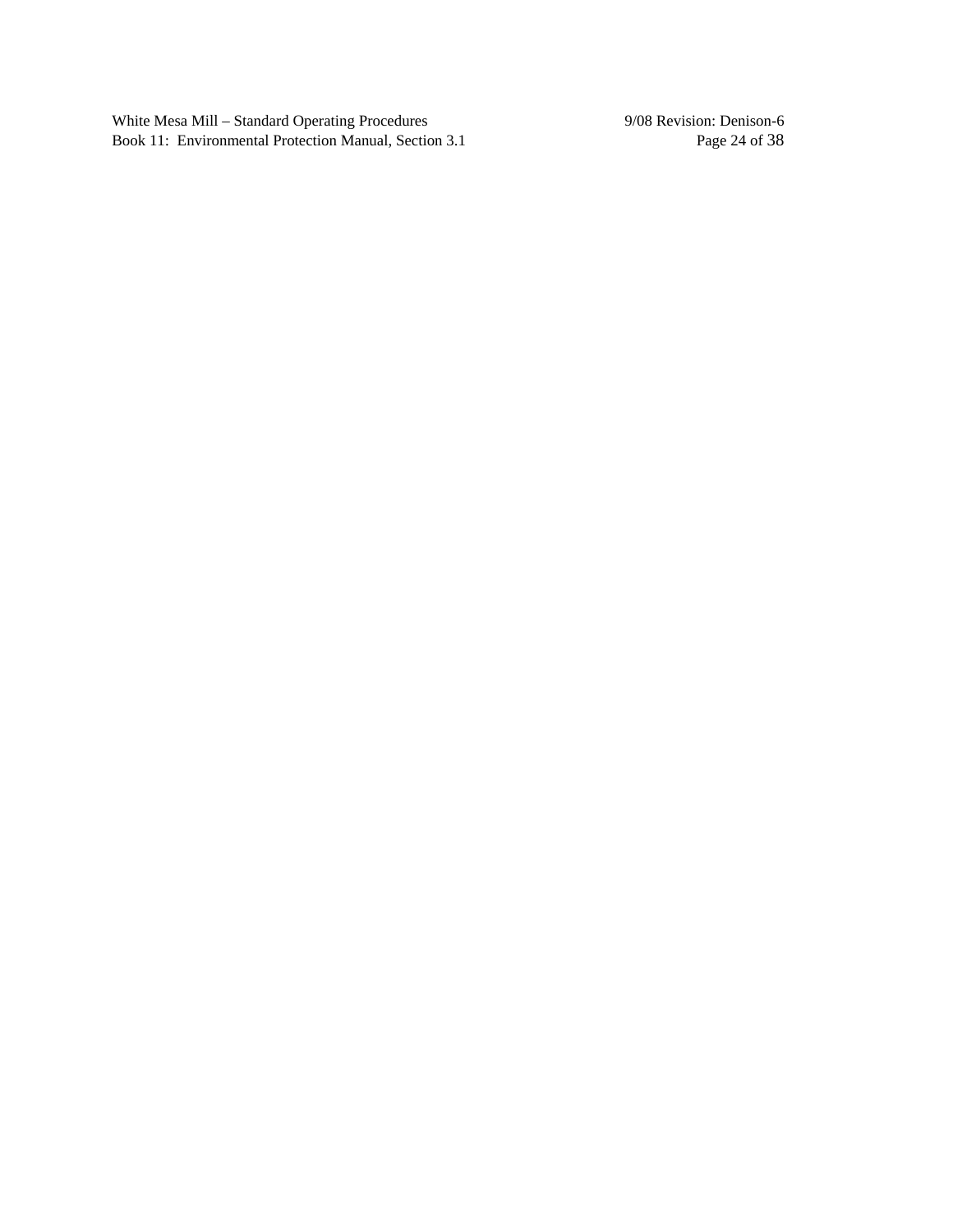#### 3. Leak Detection Systems

| Observation:        |                  |            |               |                              |
|---------------------|------------------|------------|---------------|------------------------------|
|                     | Cell 1           | Cell 2     | Cell 3        | Cell 4A                      |
|                     |                  |            |               |                              |
| Is LDS wet or dry?  | dry<br>wet       | dry<br>wet | dry<br>wet    | dry<br>wet                   |
| If wet, Record      | Ft to            | Ft to      | Ft to         | Ft to                        |
| liquid level:       | Liquid           | Liquid     | Liquid        | Liquid $*$                   |
| If sufficient fluid | Volume           | Volume     | Volume $\_\_$ | $Volume$ <sub>________</sub> |
| is present, record  | Flow Rate        | Flow Rate  | Flow Rate     | Flow Rate                    |
| volume of fluid     |                  |            |               |                              |
| pumped and flow     |                  |            |               |                              |
| rate:               |                  |            |               |                              |
| Was fluid sample    | <b>ves</b><br>no | yes<br>no  | ves<br>no     | yes<br>no                    |
| collected?          |                  |            |               |                              |

\_\_\_\_\_\_\_\_\_\_\_\_\_\_\_\_\_\_\_\_\_\_\_\_\_\_\_\_\_\_\_\_\_\_\_\_\_\_\_\_\_\_\_\_\_\_\_\_\_\_\_\_\_\_\_\_\_\_\_\_\_\_\_\_\_\_\_\_\_\_\_\_\_\_\_\_\_\_\_\_\_\_ \_\_\_\_\_\_\_\_\_\_\_\_\_\_\_\_\_\_\_\_\_\_\_\_\_\_\_\_\_\_\_\_\_\_\_\_\_\_\_\_\_\_\_\_\_\_\_\_\_\_\_\_\_\_\_\_\_\_\_\_\_\_\_\_\_\_\_\_\_\_

4. Tailings Area Inspection (Note dispersal of blowing tailings):

5. Control Methods Implemented:\_\_\_\_\_\_\_\_\_\_\_\_\_\_\_\_\_\_\_\_\_\_\_\_\_\_\_\_\_\_\_\_\_\_\_\_\_\_\_\_\_\_\_\_\_\_\_\_\_\_

6. Remarks:\_\_\_\_\_\_\_\_\_\_\_\_\_\_\_\_\_\_\_\_\_\_\_\_\_\_\_\_\_\_\_\_\_\_\_\_\_\_\_\_\_\_\_\_\_\_\_\_\_\_\_\_\_\_\_\_\_\_\_\_\_\_\_\_\_\_\_\_\_\_\_\_\_

7. Contaminated Waste Dump:

\* Does Level exceed 12 inches above the lowest point on the bottom flexible membrane liner (elevation 5556.14 amsl)? \_\_\_\_\_ no \_\_\_\_\_ yes

 $\mathcal{L}_\text{max} = \mathcal{L}_\text{max} = \mathcal{L}_\text{max} = \mathcal{L}_\text{max} = \mathcal{L}_\text{max} = \mathcal{L}_\text{max} = \mathcal{L}_\text{max} = \mathcal{L}_\text{max} = \mathcal{L}_\text{max}$ 

If Cell 4A leak detection system level exceeds 12 inches above the lowest point on the bottom flexible membrane liner (elevation 5556.14 amsl), notify supervisor or Mill manager immediately.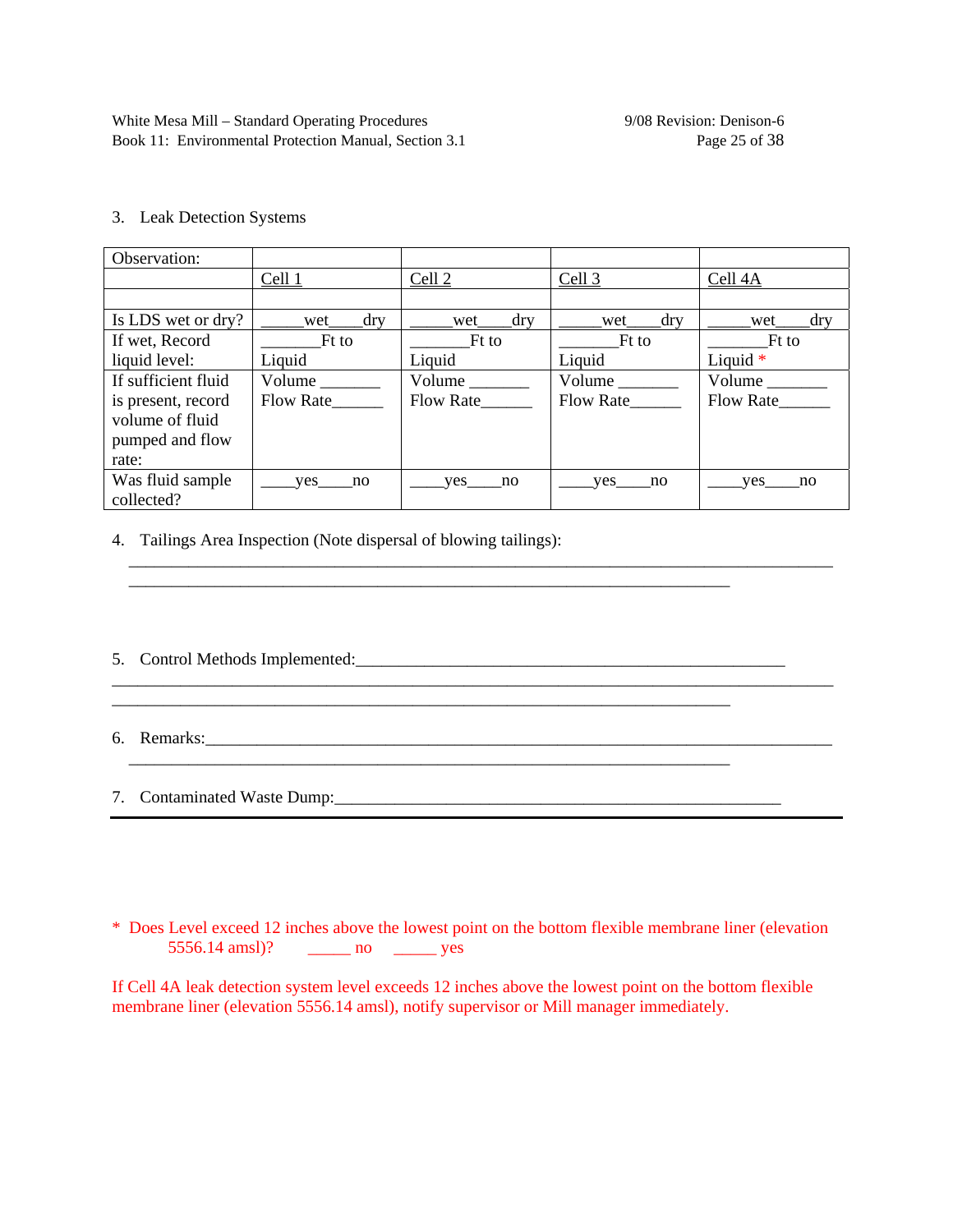White Mesa Mill - Standard Operating Procedures Book 11: Environmental Protection Manual, Section 3.1 9/08 Revision: Denison-6 Page 26 of 38

#### **APPENDIX A (CONT.)**

#### **MONTHLY INSPECTION DATA**

| <b>Inspector:</b> _________________________________ |  |  |
|-----------------------------------------------------|--|--|
|                                                     |  |  |
|                                                     |  |  |
|                                                     |  |  |
|                                                     |  |  |
|                                                     |  |  |

Pipe Thickness: \_\_\_\_\_\_\_\_\_\_\_\_(To be measured only during periods when the Mill is operating)

### 2. Diversion Ditches and Diversion Berm:

#### **Observation:**

|                           | Diversion Ditch 1 |    | Diversion Ditch 2 |    | Diversion Ditch 3 |    | Diversion Berm 2 |   |
|---------------------------|-------------------|----|-------------------|----|-------------------|----|------------------|---|
| <b>Diversion Ditches:</b> |                   |    |                   |    |                   |    |                  |   |
| Sloughing                 | yes               | no | yes               | no | yes               | no |                  |   |
| Erosion                   | yes               | no | yes               | no | yes               | no |                  |   |
| Undesirable               | <b>ves</b>        | no | <b>ves</b>        | no | <b>ves</b>        | no |                  |   |
| Vegetation                |                   |    |                   |    |                   |    |                  |   |
| Obstruction of            | yes               | no | yes               | no | ves               | no |                  |   |
| Flow                      |                   |    |                   |    |                   |    |                  |   |
| Diversion Berm:           |                   |    |                   |    |                   |    |                  |   |
| <b>Stability Issues</b>   |                   |    |                   |    |                   |    | yes              | n |
|                           |                   |    |                   |    |                   |    | $\mathbf 0$      |   |
| Signs of Distress         |                   |    |                   |    |                   |    | yes              | n |
|                           |                   |    |                   |    |                   |    | $\mathbf 0$      |   |
|                           |                   |    |                   |    |                   |    |                  |   |

#### 

### 3. Summary of Activities Around Sedimentation Pond: \_\_\_\_\_\_\_\_\_\_\_\_\_\_\_\_\_\_\_\_\_\_\_\_\_\_\_\_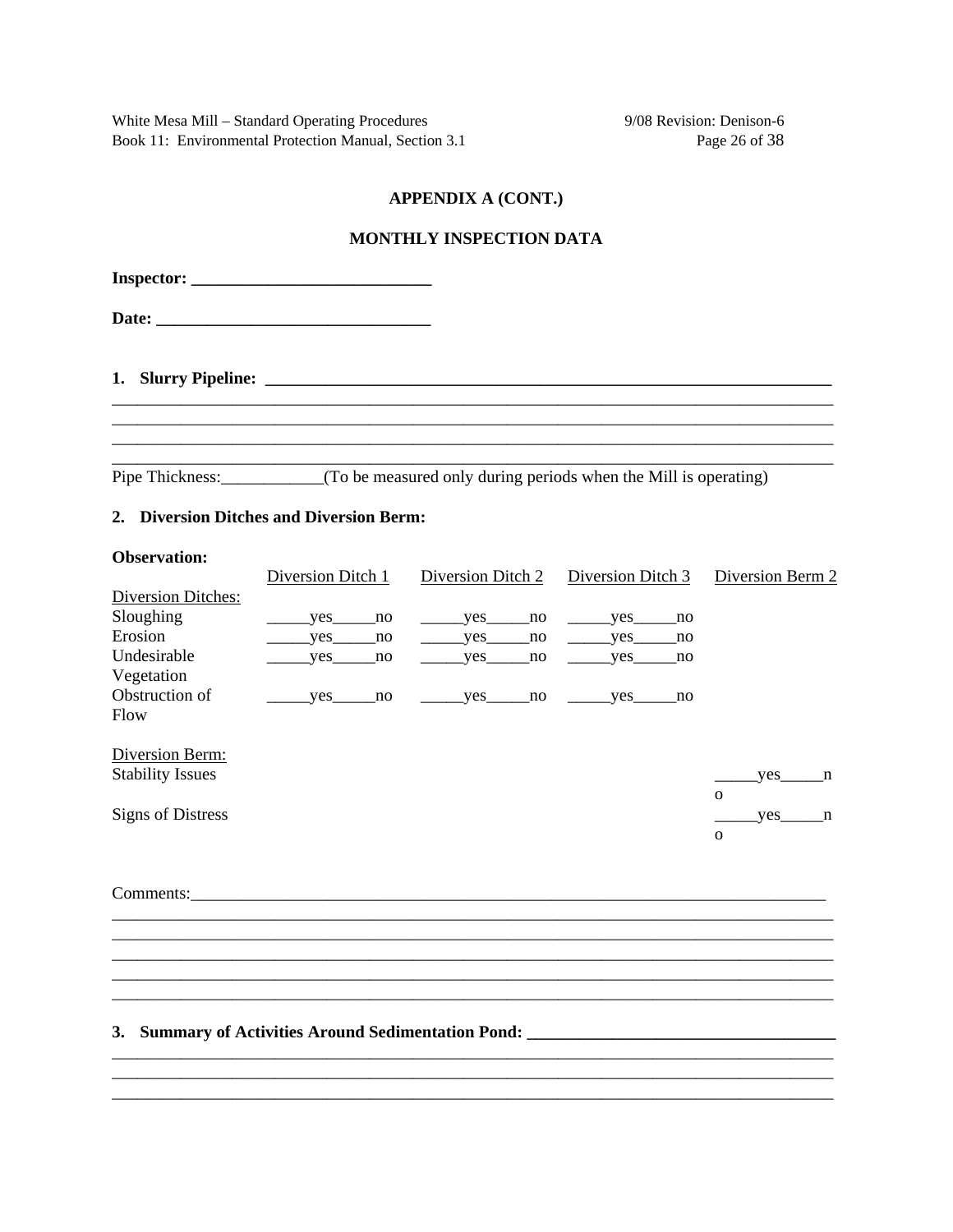#### 4. Overspray Dust Minimization:

Overspray carried more than 50 feet from the cell: \_\_\_\_\_\_yes\_\_\_\_\_\_\_\_no If "yes", was system immediately shut off? \_\_\_\_\_yes\_\_\_\_\_no

### $\mathbf{D}_{\mathbf{a}}$

| 5. kemarks: |  | <u> 1980 - Johann Barn, amerikan besteman besteman besteman besteman besteman besteman besteman besteman besteman</u> |  |  |
|-------------|--|-----------------------------------------------------------------------------------------------------------------------|--|--|
|             |  |                                                                                                                       |  |  |
|             |  |                                                                                                                       |  |  |
|             |  |                                                                                                                       |  |  |
|             |  |                                                                                                                       |  |  |
|             |  |                                                                                                                       |  |  |

#### **6.** Settlement Monitors

| Cell $2$ W1:                            |                                                                        |                  |
|-----------------------------------------|------------------------------------------------------------------------|------------------|
| Cell $2 W2$ :                           | Cell 2E1-N: _____________                                              |                  |
|                                         | Cell 2E1-1S: ____________                                              |                  |
| Cell 2 W4: $\frac{1}{2 \times 10^{11}}$ | Cell 2E1-2S: ____________                                              |                  |
| $Cell 2W7-C:$                           |                                                                        |                  |
|                                         | Cell $2 W7S$ :                                                         | Cell 2 W6N: $\_$ |
| Cell 2 W6C: $\_\_$                      | Cell 2 W6S: $\frac{1}{\sqrt{1-\frac{1}{2}}}\$                          |                  |
|                                         | Cell $2$ W4S: $\_\_\_\_\_\_\_\_\_\_\_\_\_\_\_\_\_\_\_\_\_\_\_\_\_\_\_$ |                  |
| Cell 3-2C: $\qquad \qquad$              |                                                                        |                  |

### 7. Summary of Daily, Weekly and Quarterly Inspections: \_\_\_\_\_\_\_\_\_\_\_\_\_\_\_\_\_\_\_\_\_\_\_\_\_\_

8. Monthly Slimes Drain Static Head Measurement for Cell 2 (Depth-in-Pipe Water Level **Reading:**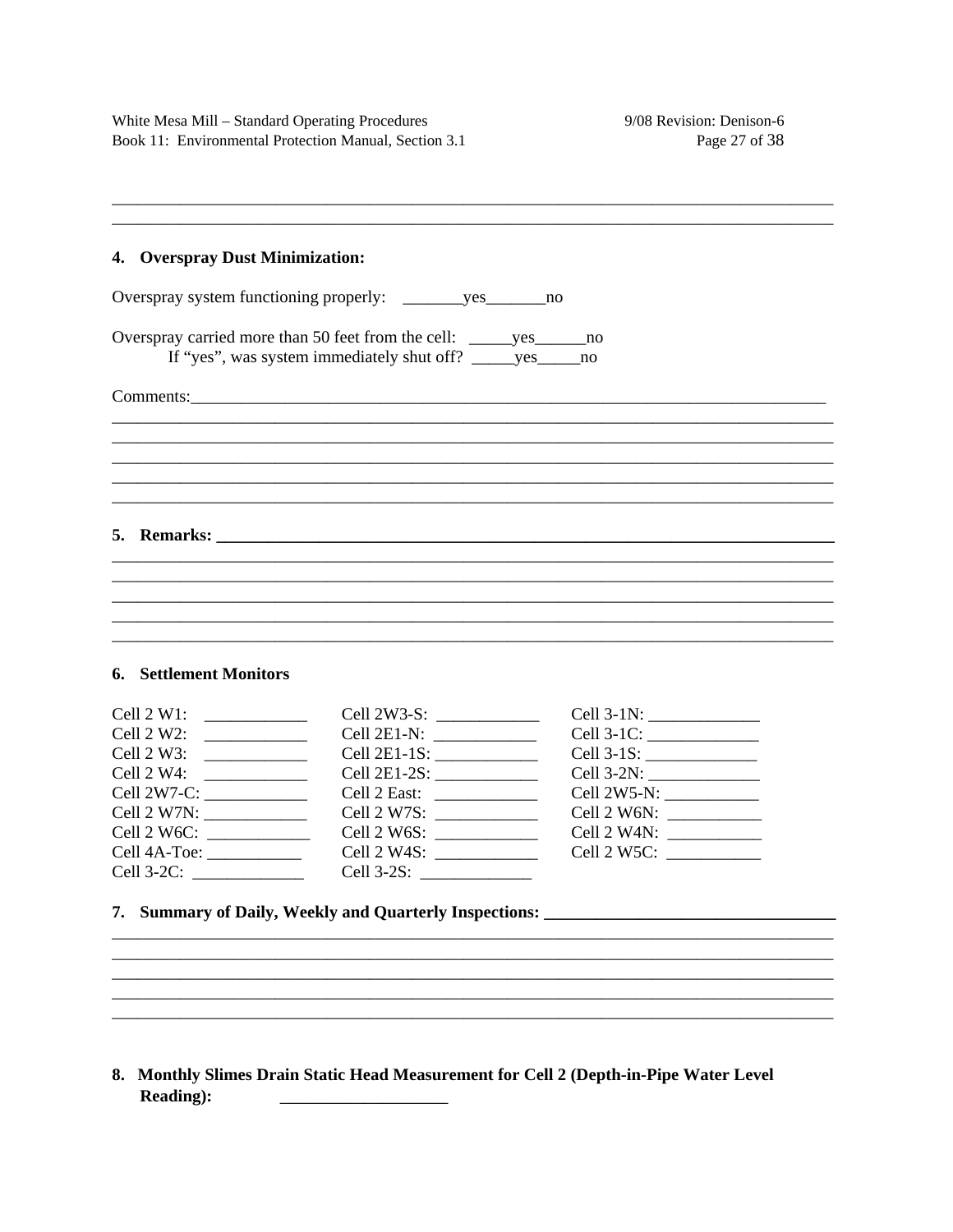White Mesa Mill – Standard Operating Procedures 9/08 Revision: Denison-6 Book 11: Environmental Protection Manual, Section 3.1 Page 28 of 38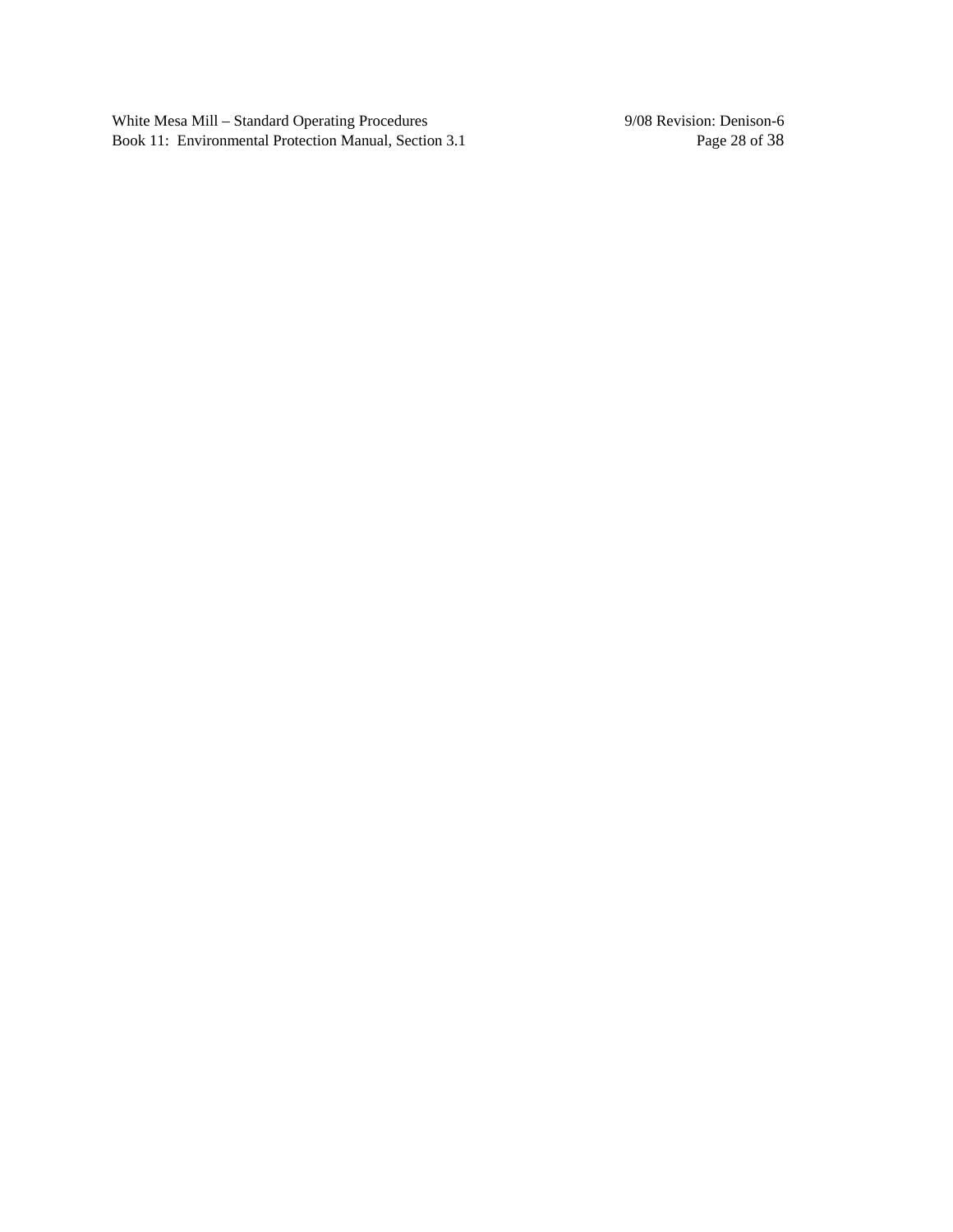White Mesa Mill - Standard Operating Procedures Book 11: Environmental Protection Manual, Section 3.1 9/08 Revision: Denison-6 Page 29 of 38

#### **APPENDIX A (CONT.)**

### **WHITE MESA MILL TAILINGS MANAGEMENT SYSTEM**

#### **QUARTERLY INSPECTION DATA**

###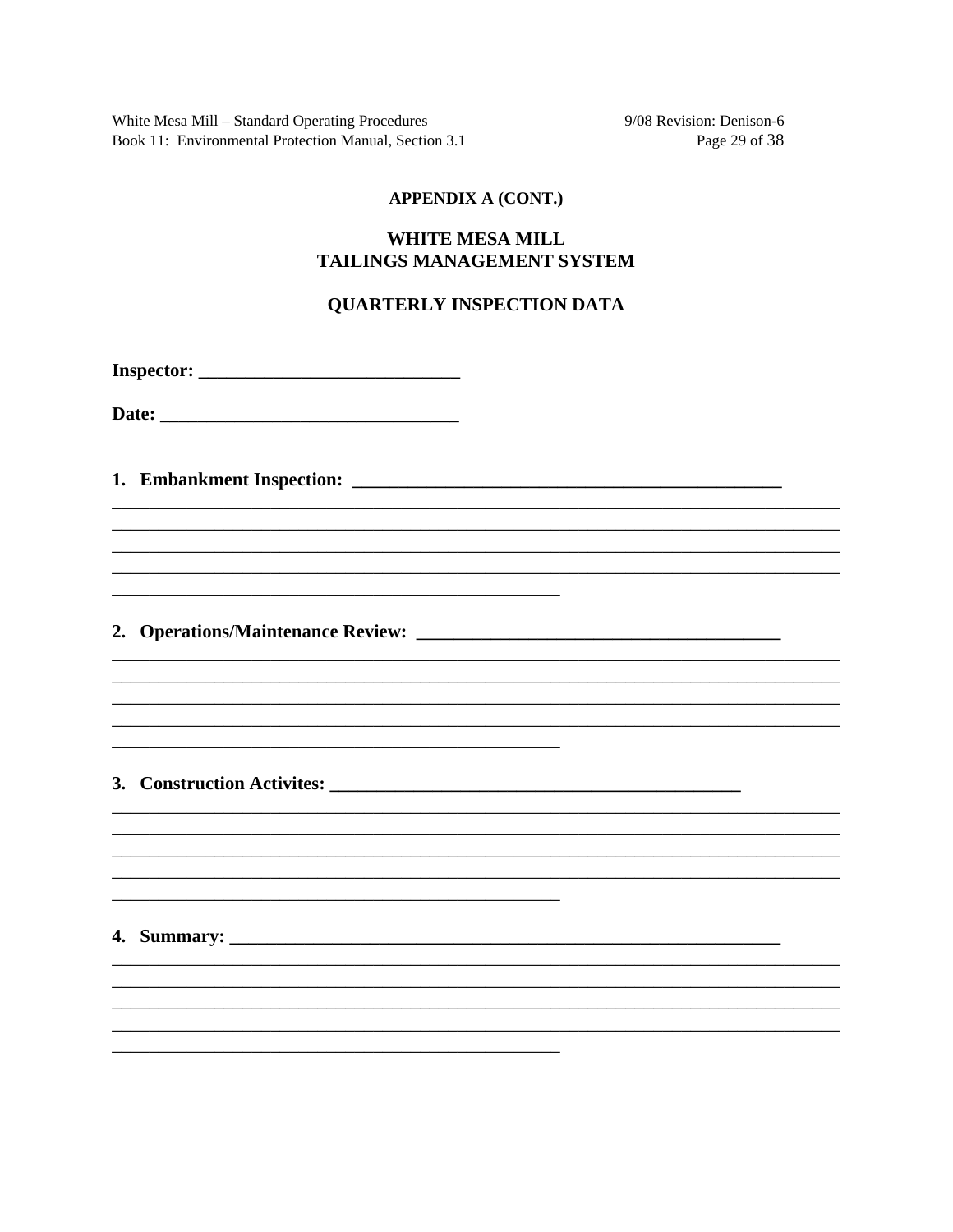White Mesa Mill - Standard Operating Procedures Book 11: Environmental Protection Manual, Section 3.1 9/08 Revision: Denison-6 Page 30 of 38

### **APPENDIX A (CONT.)**

#### ORE STORAGE/SAMPLE PLANT WEEKLY INSPECTION REPORT

Week of \_\_\_\_\_\_\_\_\_\_\_ through \_\_\_\_\_\_\_\_\_\_\_\_ Date of Inspection: \_\_\_\_\_\_\_\_\_\_\_\_\_\_\_\_\_\_\_\_  $Inspector:$ Weather conditions for the week: Blowing dust conditions for the week: Corrective actions needed or taken for the week: Are all bulk feedstock materials stored in the area indicated on the attached diagram: Are all alternate feedstock materials located outside the area indicated on the attached diagram maintained within water-tight containers:  $yes:$  no: comments (e.g., conditions of containers): Conditions of storage areas for materials: Other comments: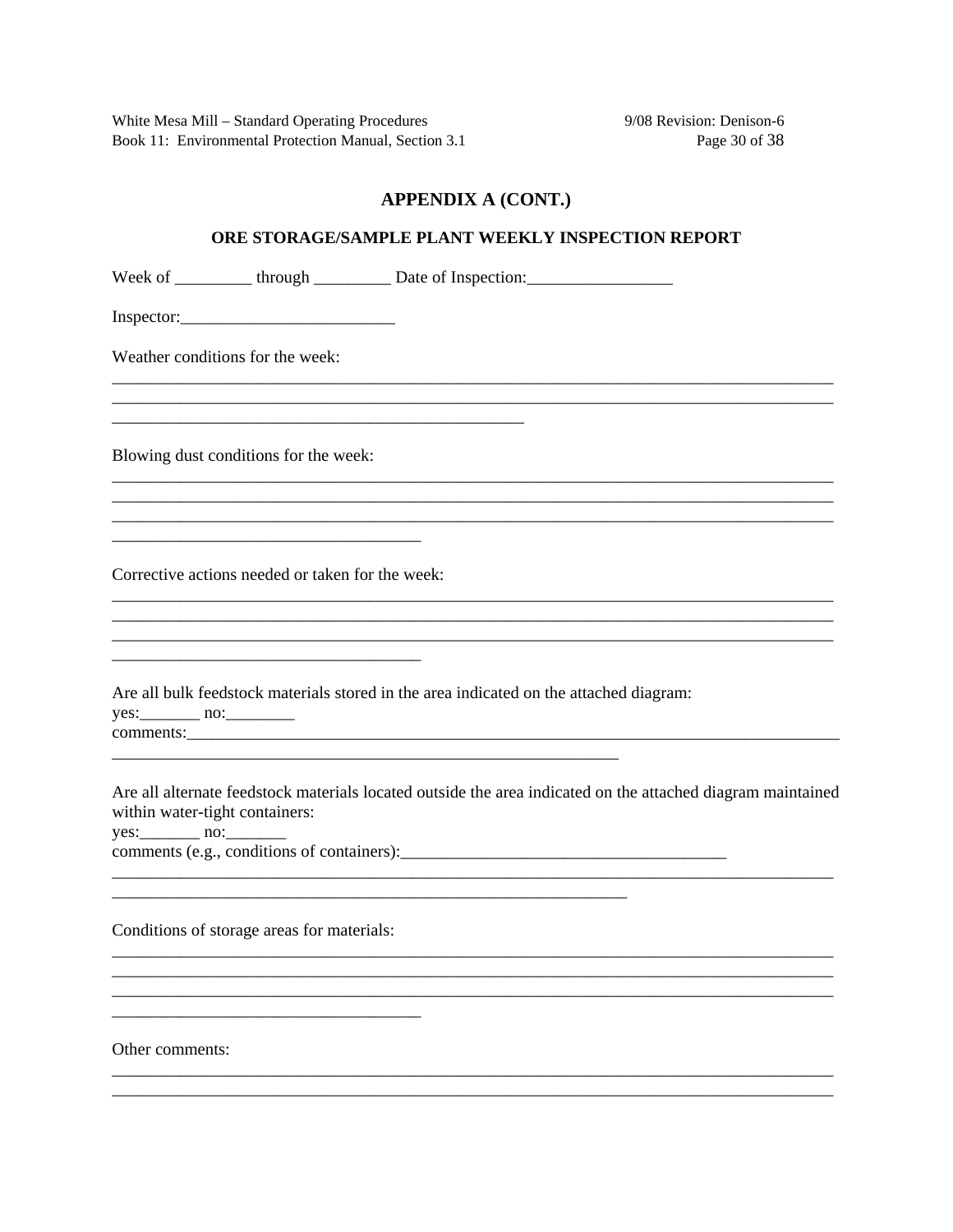### **APPENDIX B**

# **TAILINGS INSPECTOR TRAINING**

This document provides the training necessary for qualifying management-designated individuals for conducting daily tailings inspections. Training information is presented by the Radiation Safety Officer or designee from the Environmental Department. Daily tailings inspections are conducted in accordance with the White Mesa Mill Tailings Management System and Discharge Minimization Technology (DMT) Monitoring Plan. The Radiation Safety Officer or designee from the Radiation Safety Department is responsible for performing monthly and quarterly tailings inspections. Tailings inspection forms will be included in the monthly tailings inspection reports, which summarize the conditions, activities, and areas of concern regarding the tailings areas.

### **Notifications:**

The inspector is required to record whether all inspection items are normal (satisfactory, requiring no action) or that conditions of potential concern exist (requiring action). A "check" mark indicates no action required. If conditions of potential concern exist the inspector should mark an "X" in the area the condition pertains to, note the condition, and specify the corrective action to be taken. If an observable concern is made, it should be noted on the tailings report until the corrective action is taken and the concern is remedied. The dates of all corrective actions should be noted on the reports as well.

Any major catastrophic events or conditions pertaining to the tailings area should be reported immediately to the Mill Manager or the Radiation Safety Officer, one of whom will notify Corporate Management. If dam failure occurs, notify your supervisor and the Mill Manager immediately. The Mill Manager will then notify Corporate Management, MSHA (303-231-5465), and the State of Utah, Division of Dam Safety (801-538-7200).

### **Inspections:**

All areas of the tailings disposal system are routinely patrolled and visible observations are to be noted on a daily tailings inspection form. Refer to Appendix A for an example of the daily tailings inspection form. The inspection form consists of three pages and is summarized as follows:

### **1. Tailings Slurry Transport System:**

The slurry pipeline is to be inspected for leaks, damage, and sharp bends. The pipeline joints are to be monitored for leaks, and loose connections. The pipeline supports are to be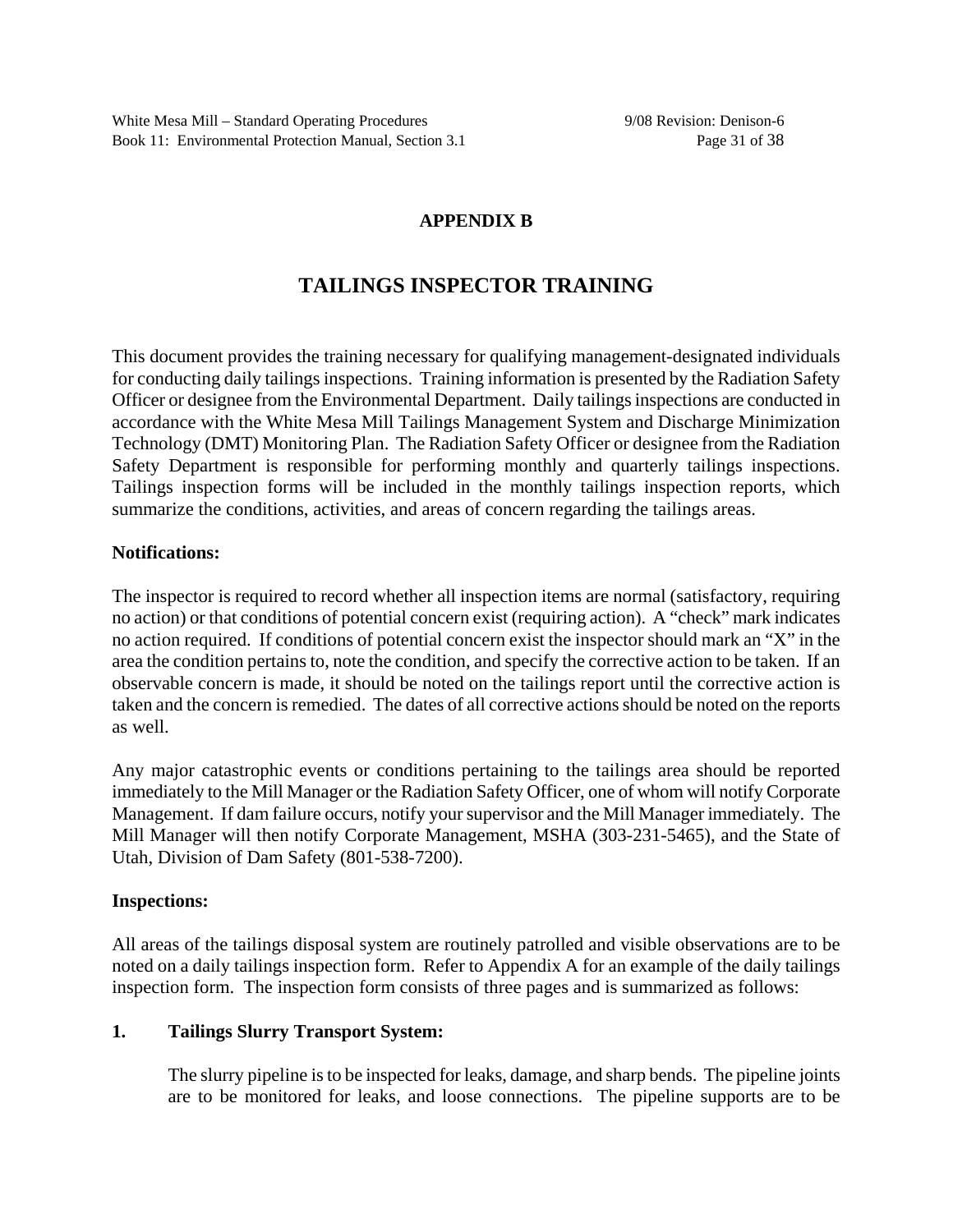inspected for damage and loss of support. Valves are also to be inspected particularly for leaks, blocked valves, and closed valves. Points of discharge need to be inspected for improper location and orientation.

### **2. Operational Systems:**

Operating systems including water levels, beach liners, and covered areas are items to be inspected and noted on the daily inspection forms. Sudden changes in water levels previously observed or water levels exceeding the operating level of a pond are potential areas of concern and should be noted. Beach areas that are observed as having cracks, severe erosion or cavities are also items that require investigation and notation on daily forms. Exposed liner or absence of cover from erosion are potential items of concern for ponds and covered areas. These should also be noted on the daily inspection form.

Cells 1, 3 and 4A solution levels are to be monitored closely for conditions nearing maximum operating level and for large changes in the water level since the last inspection. All pumping activities affecting the water level will be documented. In Cells 1 and 3, the PVC liner needs to be monitored closely for exposed liner, especially after storm events. It is important to cover exposed liner immediately as exposure to sunlight will cause degradation of the PVC liner. Small areas of exposed liner should be covered by hand. Large sections of exposed liner will require the use of heavy equipment

These conditions are considered serious and require immediate action. After these conditions have been noted to the Radiation Safety Officer, a work order will be written by the Radiation Safety Officer and turned into the Maintenance Department. All such repairs should be noted in the report and should contain the start and finish date of the repairs.

### **3. Dikes and Embankments:**

Inspection items include the slopes and the crests of each dike. For slopes, areas of concern are sloughs or sliding cracks, bulges, subsidence, severe erosion, moist areas, and areas of seepage outbreak. For crests, areas of concern are cracks, subsidence, and severe erosion. When any of these conditions are noted, an "X" mark should be placed in the section marked for that dike.

In addition, the dikes, in particular dikes 3, 4A-S and 4A-W, should be inspected closely for mice holes and more importantly for prairie dog holes, as the prairie dogs are likely to burrow in deep, possibly to the liner. If any of these conditions exist, the inspection report should be marked accordingly.

### **4. Flow Rates:**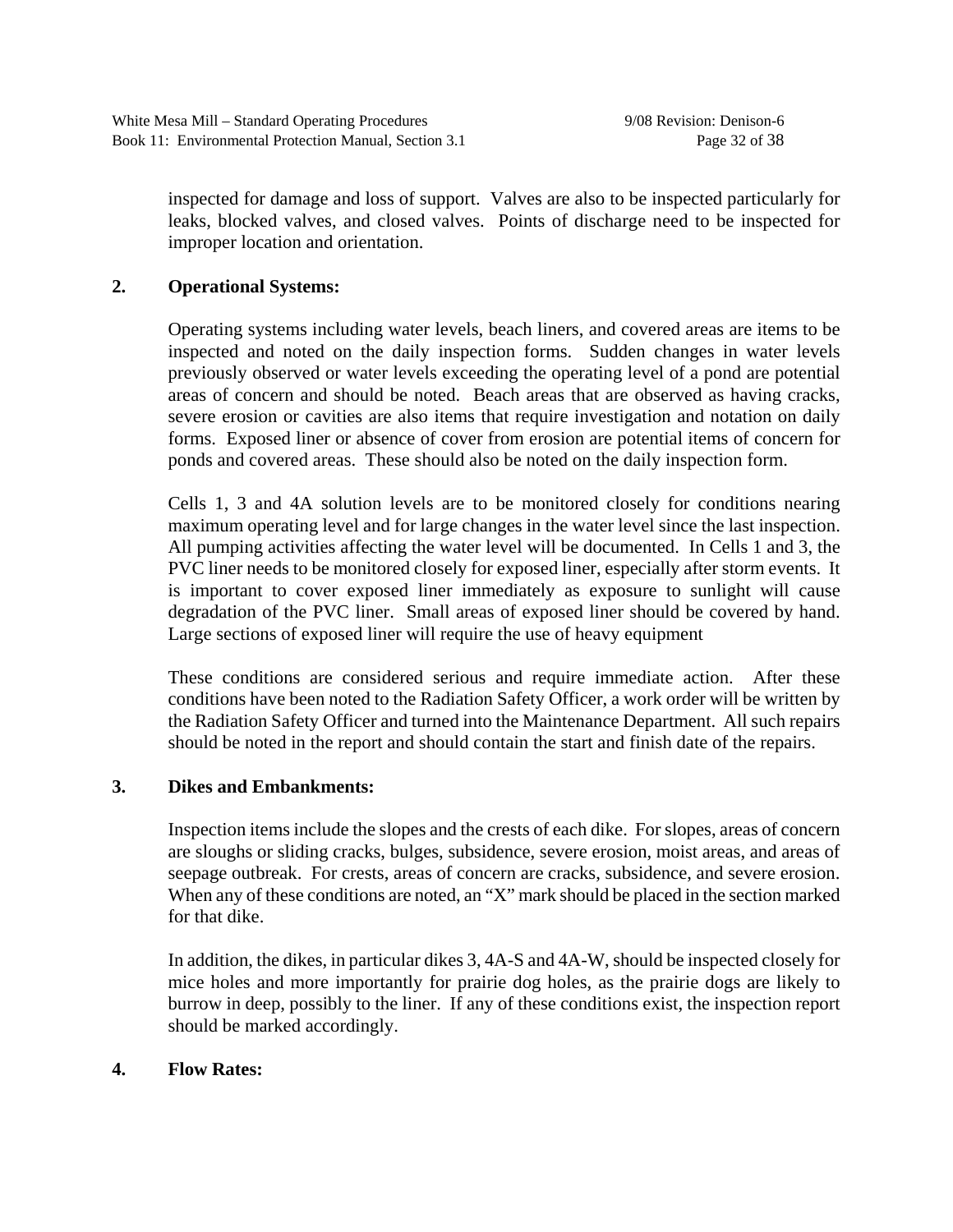Presence of all flows in and out of the cells should be noted. Flow rates are to be estimated in gallons per minute (GPM). Rates need to be determined for slurry lines, pond return, SXtails, and the spray system. During non-operational modes, the flow rate column should be marked as "0". The same holds true when the spray system is not utilized.

## **5. Physical Inspection of Slurry Line(s):**

A physical inspection of all slurry lines has to be made every 4 hours during operation of the mill. If possible, the inspection should include observation of the entire discharge line and discharge spill point into the cell. If "fill to elevation" flags are in place, the tailings and build-up is to be monitored and controlled so as to not cover the flags.

### **6. Dust Control:**

Dusting and wind movement of tailings should be noted for Cells 2, 3, and 4A. Other observations to be noted include a brief description of present weather conditions, and a record of any precipitation received. Any dusting or wind movement of tailings should be documented. In addition, an estimate should be made for wind speed at the time of the observed dusting or wind movement of tailings.

The Radiation Safety Department measures precipitation on a daily basis. Daily measurements should be made as near to 8:00 a.m. as possible every day. Weekend measurements will be taken by the Shifter as close to 8:00 a.m. as possible. All snow or ice should be melted before a reading is taken.

### **7. Observations of Potential Concern:**

All observations of concern during the inspection should be noted in this section. Corrective action should follow each area of concern noted. All work orders issued, contacts, or notifications made should be noted in this section as well. It is important to document all these items in order to assure that the tailings management system records are complete and accurate.

### **8. Map of Tailings Cells:**

The last section of the inspection involves drawing, as accurately as possible, the following items where applicable.

- 1. Cover area
- 2. Beach/tailing sands area
- 3. Solution as it exists
- 4. Pump lines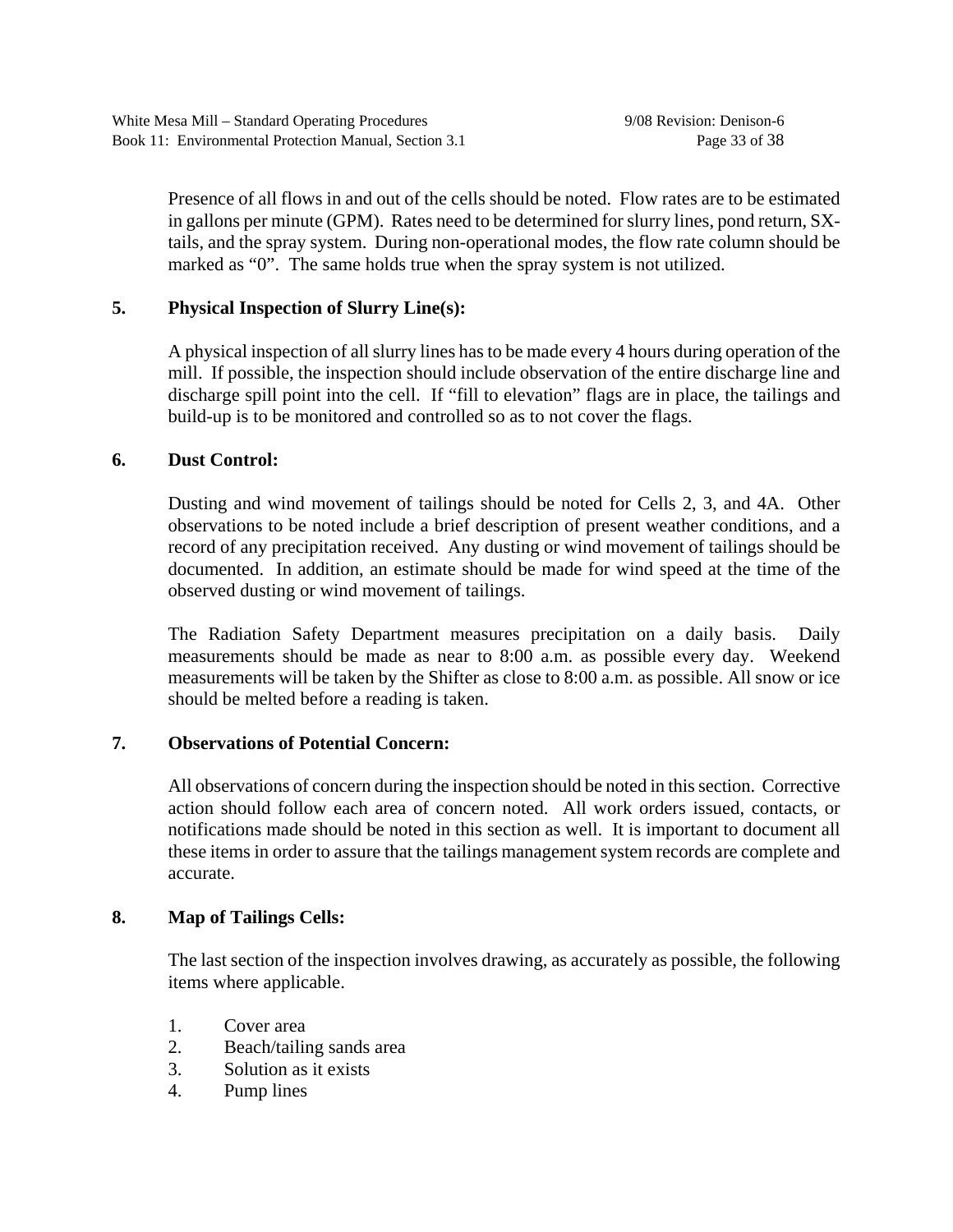- 5. Activities around tailings cell (i.e. hauling trash to the dump, liner repairs, etc.)
- 6. Slurry discharge when operating
- 7. Over spray system when operating

### **9. Safety Rules:**

All safety rules applicable to the mill are applicable when in the tailings area. These rules meet the required MSHA regulations for the tailings area. Please pay particular notice to the following rules:

- 1. The posted speed limit for the tailings area is 15 mph and should not be exceeded.
- 2. No food or drink is permitted in the area.
- 3. All personnel entering the tailings area must have access to a two-way radio.
- 4. Horseplay is not permitted at any time.
- 5. Only those specifically authorized may operate motor vehicles in the restricted area.
- 6. When road conditions are muddy or slick, a four-wheel drive vehicle is required in the area.
- 7. Any work performed in which there is a danger of falling or slipping in the cell will require the use of a safety belt or harness with attended life line and an approved life jacket. A portable eyewash must be present on site as well.
- 8. Anytime the boat is used to perform any work; an approved life jacket and goggles must be worn at all times. There must also be an approved safety watch with a two-way handheld radio on shore. A portable eyewash must be present on site as well.

# **10. Preservation of Wildlife:**

Every effort should be made to prevent wildlife and domesticated animals from entering the tailings area. All wildlife observed should be reported on the Wildlife Report Worksheet during each shift. Waterfowl seen near the tailings cells should be discouraged from landing by the use of noisemakers.

# **11. Certification:**

Following the review of this document and on-site instruction on the tailings system inspection program, designated individuals will be certified to perform daily tailings inspections. The Radiation Safety Officer authorizes certification. Refer to the Certification Form, Appendix C. This form should be signed and dated only after a thorough review of the tailings information previously presented. The form will then be signed by the Radiation Safety Officer and filed.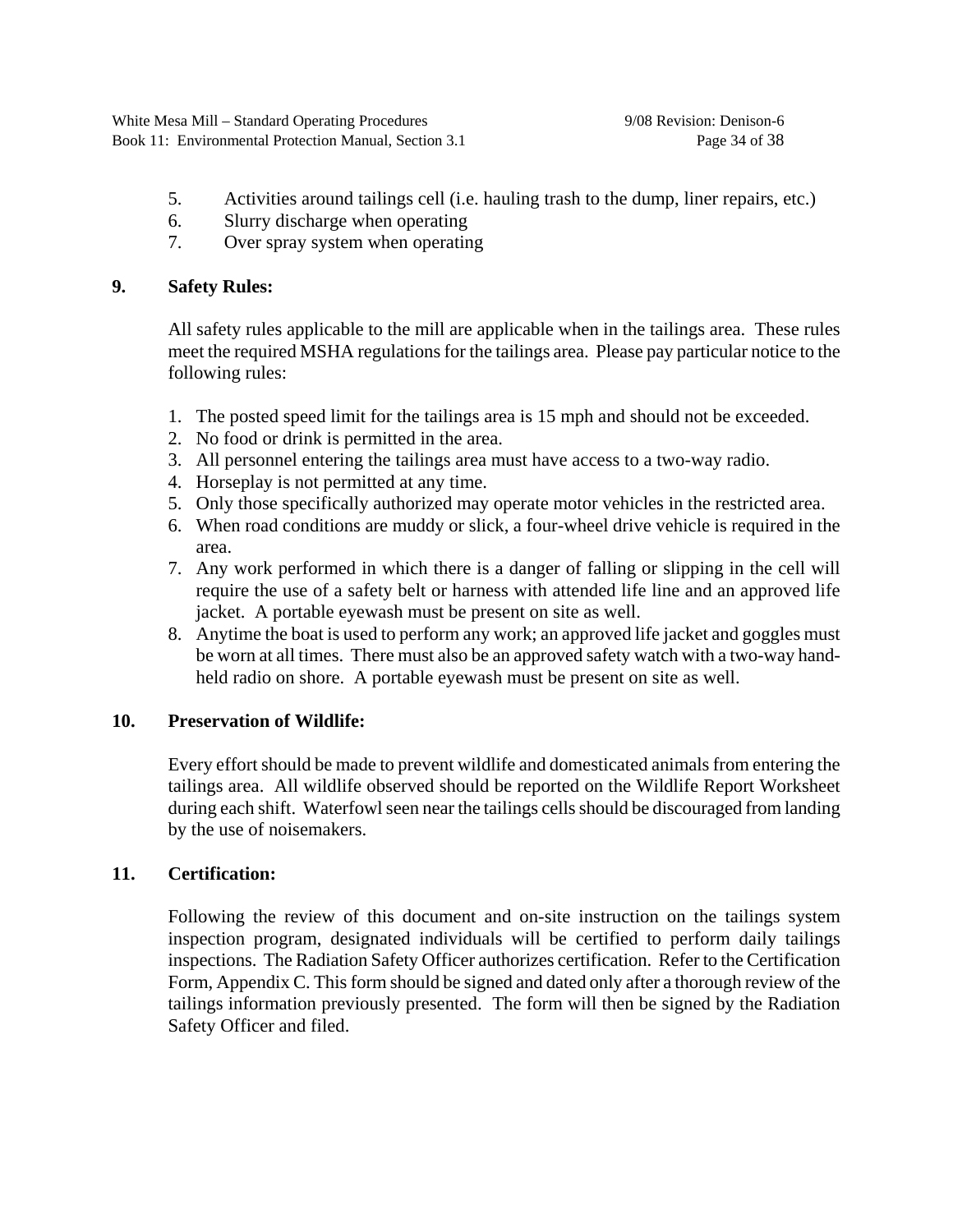White Mesa Mill – Standard Operating Procedures 9/08 Revision: Denison-6 Book 11: Environmental Protection Manual, Section 3.1 Page 35 of 38

### **APPENDIX C**

### **CERTIFICATION FORM**

Date: \_\_\_\_\_\_\_\_\_\_\_\_\_\_\_\_\_\_\_\_\_\_\_\_\_\_

Name:

I have read the document titled "Tailings Management System, White Mesa Mill Tailings Inspector Training" and have received on-site instruction at the tailings system. This instruction included documentation of daily tailings inspections, analysis of potential problems (dike failures, unusual flows), notification procedures and safety.

Signature

I certify that the above-named person is qualified to perform the daily inspection of the tailings system at the White Mesa Mill.

 $\overline{\phantom{a}}$  , which is a set of the set of the set of the set of the set of the set of the set of the set of the set of the set of the set of the set of the set of the set of the set of the set of the set of the set of th

Radiation Safety Personnel/ Tailings System Supervisor

 $\mathcal{L}_\text{max}$  , where  $\mathcal{L}_\text{max}$  and  $\mathcal{L}_\text{max}$  and  $\mathcal{L}_\text{max}$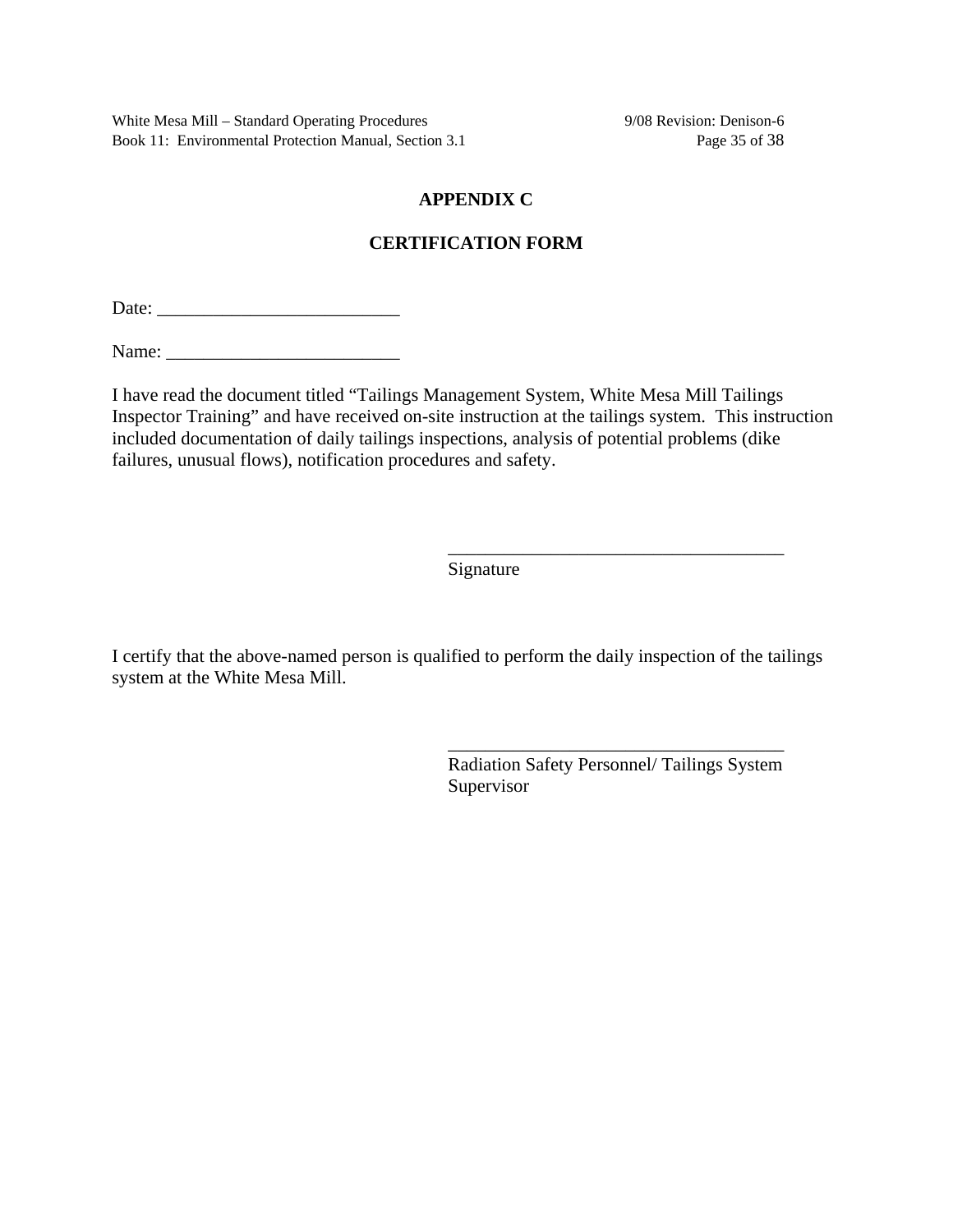White Mesa Mill – Standard Operating Procedures 9/08 Revision: Denison-6 Book 11: Environmental Protection Manual, Section 3.1 Page 36 of 38

### APPENDIX D FEEDSTOCK STORAGE AREA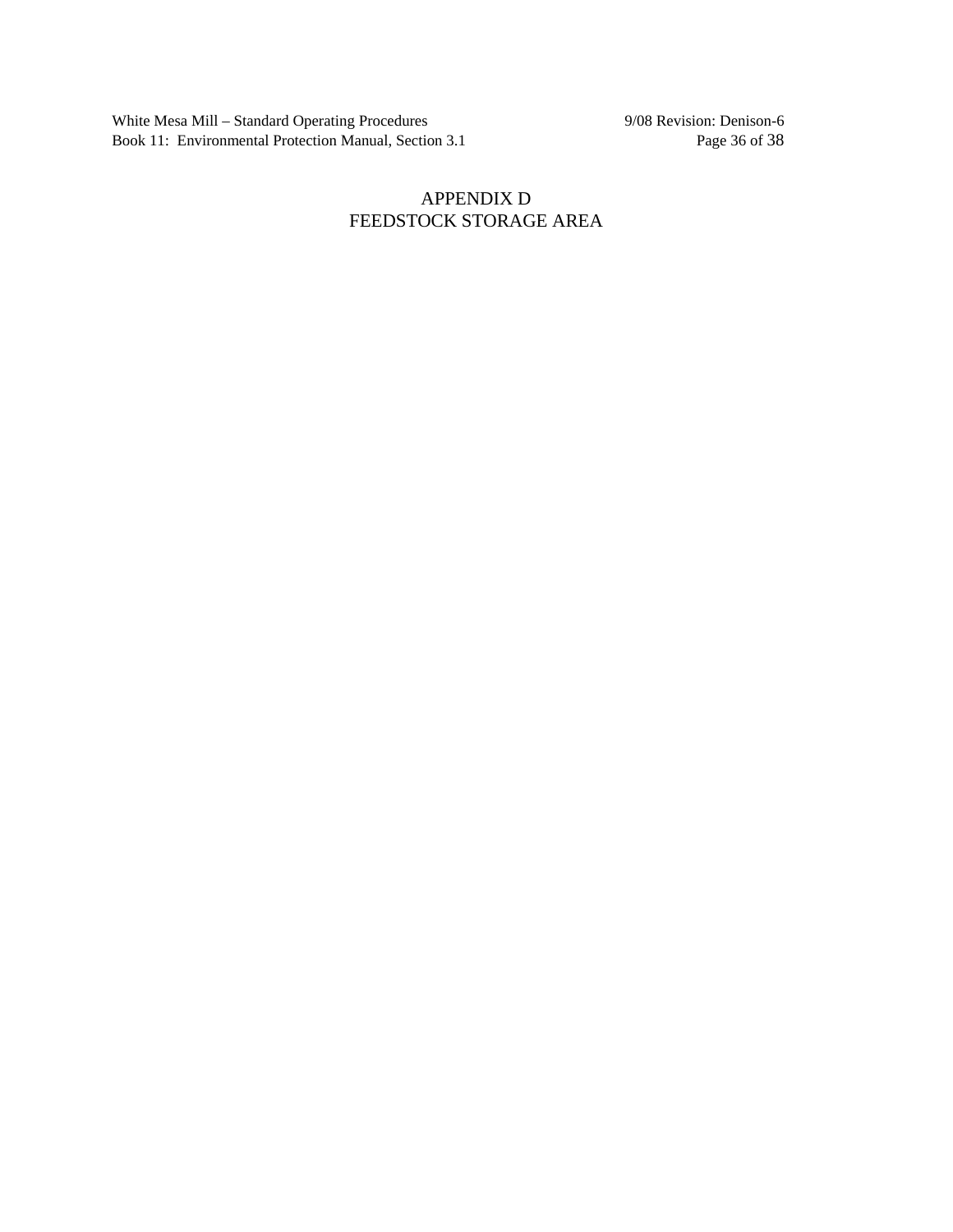White Mesa Mill – Standard Operating Procedures 9/08 Revision: Denison-6 Book 11: Environmental Protection Manual, Section 3.1 Page 37 of 38

# APPENDIX E

TABLES